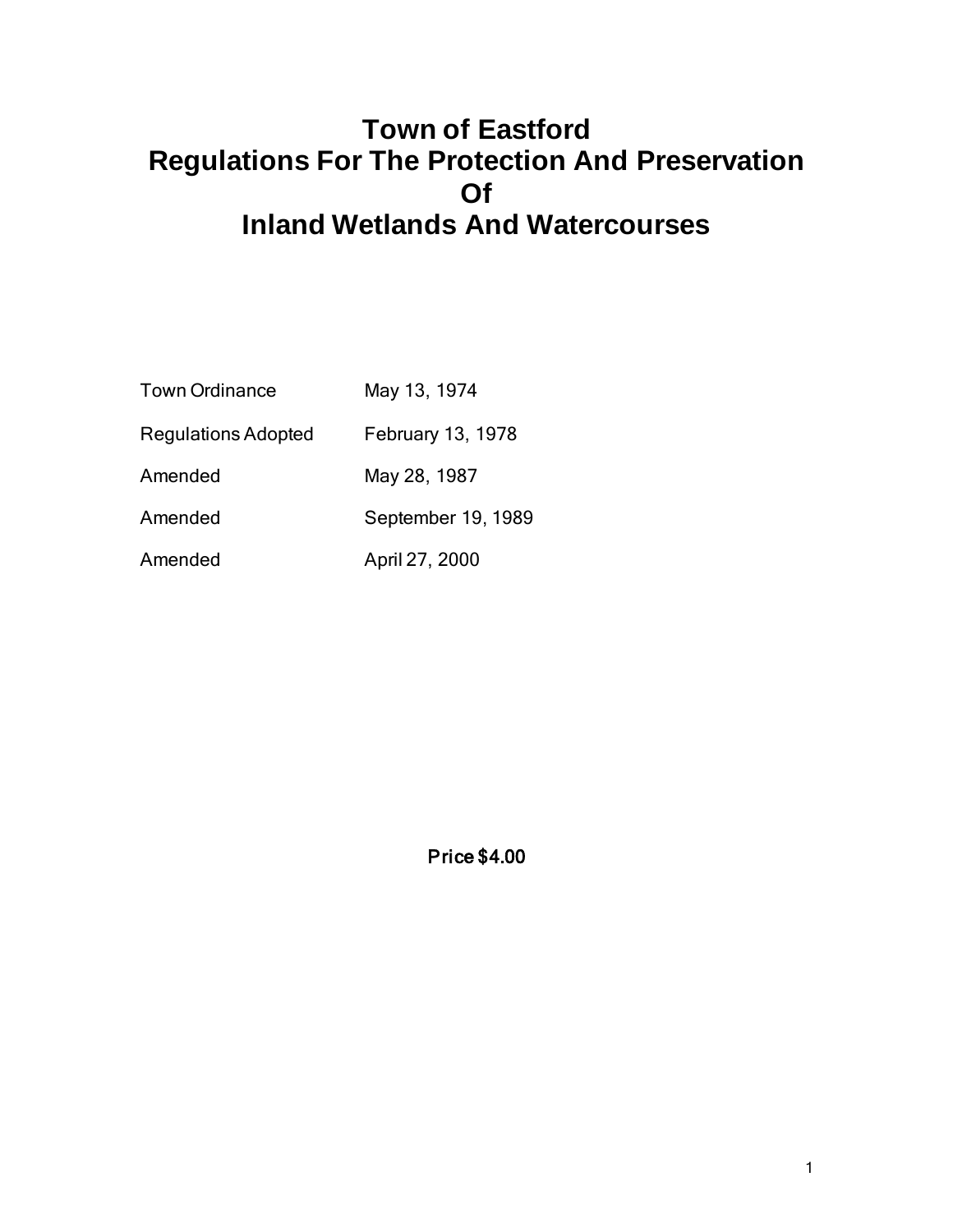#### Inland Wetlands and Watercourses Commission

Town of Eastford

#### **Table of Contents**

|                                              | 1  |
|----------------------------------------------|----|
| <b>Definitions</b>                           | 2  |
|                                              | 6  |
| Permitted Uses as of Right and Non-regulated |    |
| Uses                                         | 7  |
|                                              |    |
|                                              |    |
|                                              | 11 |
|                                              | 14 |
|                                              | 16 |
|                                              | 16 |
|                                              | 18 |
|                                              | 20 |
|                                              | 21 |
|                                              | 21 |
|                                              | 23 |
|                                              | 25 |
|                                              | 25 |
|                                              | 25 |
|                                              | 25 |
|                                              | 28 |
|                                              | 28 |

### 1 **Section 1**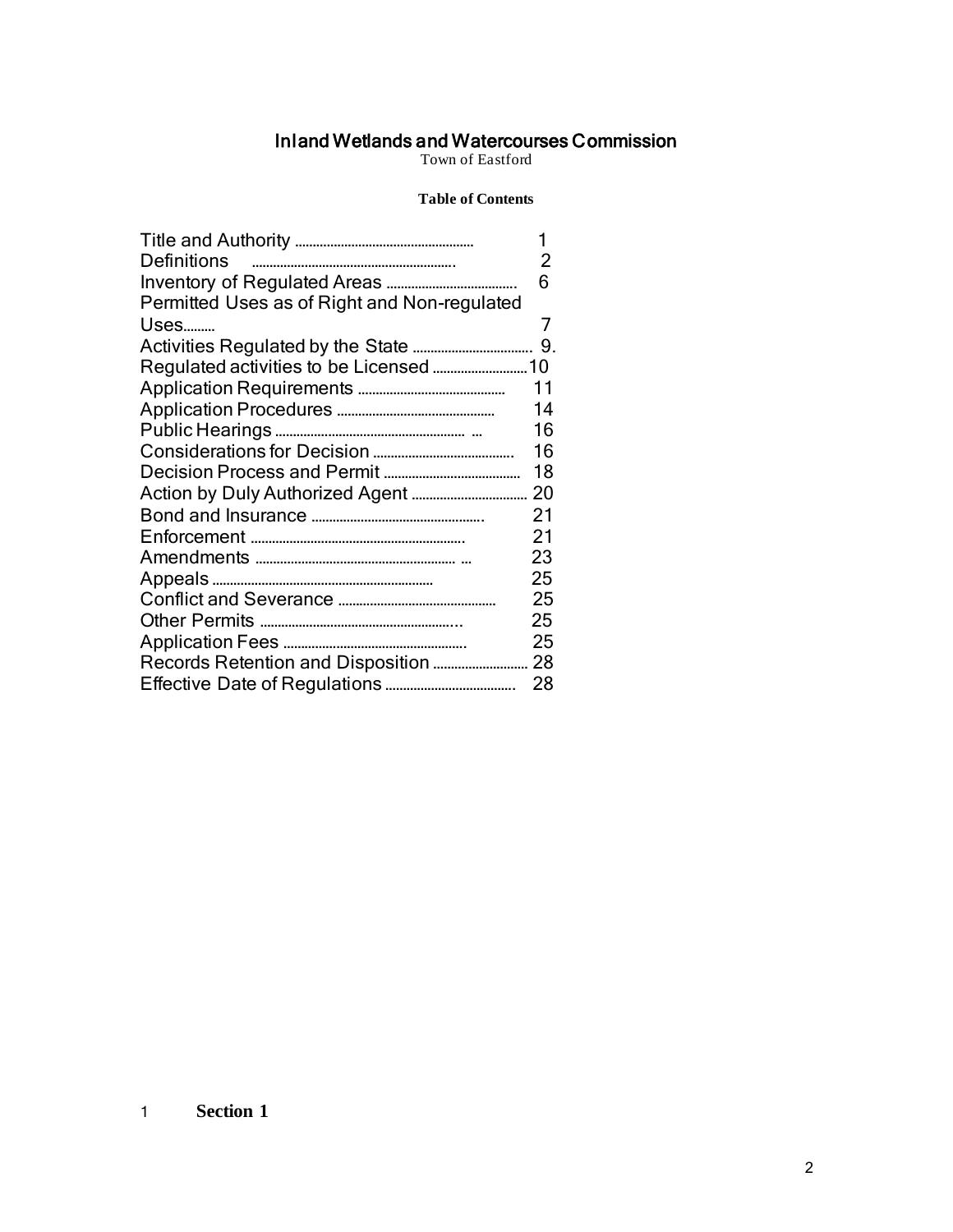#### **Title and Authority**

- 1.1 The inland wetlands and watercourses of the State of Connecticut are an indispensable and irreplaceable but fragile natural resource with which the citizens of the state have been endowed. The wetlands and watercourses are an interrelated web of nature essential to an adequate supply of surface and underground water; to hydrological stability and control of flooding and erosion; to the recharging and purification of groundwater; and to the existence of many forms of animal, aquatic and plant life. Many inland wetlands and watercourses have been destroyed or are in danger of destruction because of unregulated use by reason of the deposition, filling or removal of material, the diversion or obstruction of water flow, the erection of structures and other uses, all of which have despoiled, polluted and eliminated wetlands and watercourses. Such unregulated activity has had, and will continue to have, a significant, adverse impact on the environment and ecology of the state of Connecticut and has and will continue to imperil the quality of the environment thus adversely affecting the ecological, scenic, historic and recreational values and benefits of the state for its citizens now and forever more. The preservation and protection of the wetlands and watercourses from random, unnecessary, undesirable and unregulated uses, disturbance or destruction is in the public interest and is essential to the health, welfare and safety of the citizens of the state. It is, therefore, the purpose of these regulations to protect the citizens of the state by making provisions for the protection, preservation, maintenance and use of the inland wetlands and watercourses by minimizing their disturbance and pollution; maintaining and improving water quality in accordance with the highest standards set by federal, state or local authority; preventing damage from erosion, turbidity or siltation; preventing loss of fish and other beneficial aquatic organisms, wildlife and vegetation and the destruction of the natural habitats thereof; deterring and inhibiting the danger of flood and pollution; protecting the quality of wetlands and watercourses for their conservation, economic, aesthetic, recreational and other public and private uses and values; and protecting the state's potable fresh water supplies from the dangers of drought, overdraft, pollution, misuse and mismanagement by providing an orderly process to balance the need for the economic growth of the state and the use of its land with the need to protect its environment and ecology in order to forever guarantee to the people of the state, the safety of such natural resources for their benefit and enjoyment and for the benefit and enjoyment of generations yet unborn.
- 1.2 These regulations shall be known as the "Inland Wetlands and Watercourses Regulations of the Town of Eastford."
- 1.3 The Inland Wetlands and Watercourses Commission of the Town of Eastford was established in accordance with an ordinance adopted May 13, 1974 and shall implement the purposes and provisions of these regulations and the Inland Wetlands and Watercourses Act in the Town of Eastford.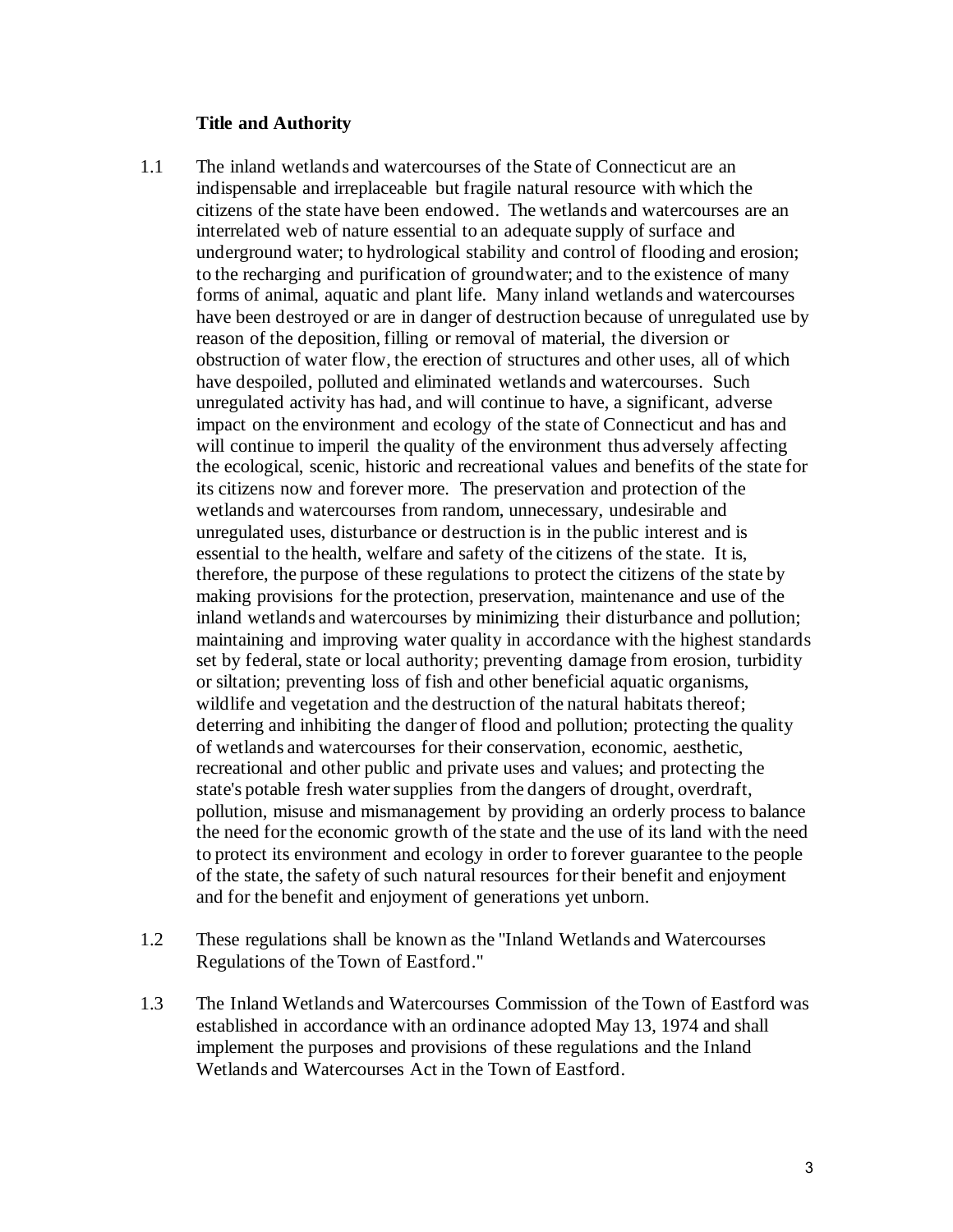- 1.4 These regulations have been adopted and may be amended, from time to time, in accordance with the provisions of the Inland Wetlands and Watercourses Act and these regulations.
- 1.5 The Commission shall enforce the Inland Wetlands and Watercourses Act and shall issue, issue with terms, conditions, limitations or modifications, or deny permits for all regulated activities in the Town of Eastford pursuant to sections 22a-36 to 22a-45, inclusive, of the Connecticut General Statutes, as amended.

#### **Section 2 Definitions**

2.1 As used in these regulations:

"Abutting land" is any adjacent land sharing a boundary line, including adjacent land on opposite side of state or town roads.

"Act" means the Inland Wetlands and Watercourses Act, sections 22a-36 through 22a-45, inclusive, of the Connecticut General Statutes, as amended.

"Commission" means the Inland Wetlands and Watercourses Commission of the Town of Eastford.

"Bogs" are areas distinguished by evergreen trees and shrubs underlain by peat deposits, poor drainage, and highly acidic conditions.

"Clear-cutting" means the harvest of timber in a fashion which removes all trees down to a two-inch diameter at breast height.

"Commissioner of Environmental Protection" means the commissioner of the State of Connecticut Department of Environmental Protection.

"Continual flow" means a flow of water which persists for an extended period of time; this flow may be interrupted during periods of drought or during the low flow period of the annual hydrological cycle, June through September, but it recurs in prolonged succession.

"Deposit" includes, but shall not be limited to fill, grade, dump, place, discharge or emit.

"Designated agent" means an individual(s) designated by the Inland Wetlands and Watercourses Commission to carry out its functions and purposes.

"Discharge" means emission of any water, substance, or material into wetlands or watercourses whether or not such substance causes pollution.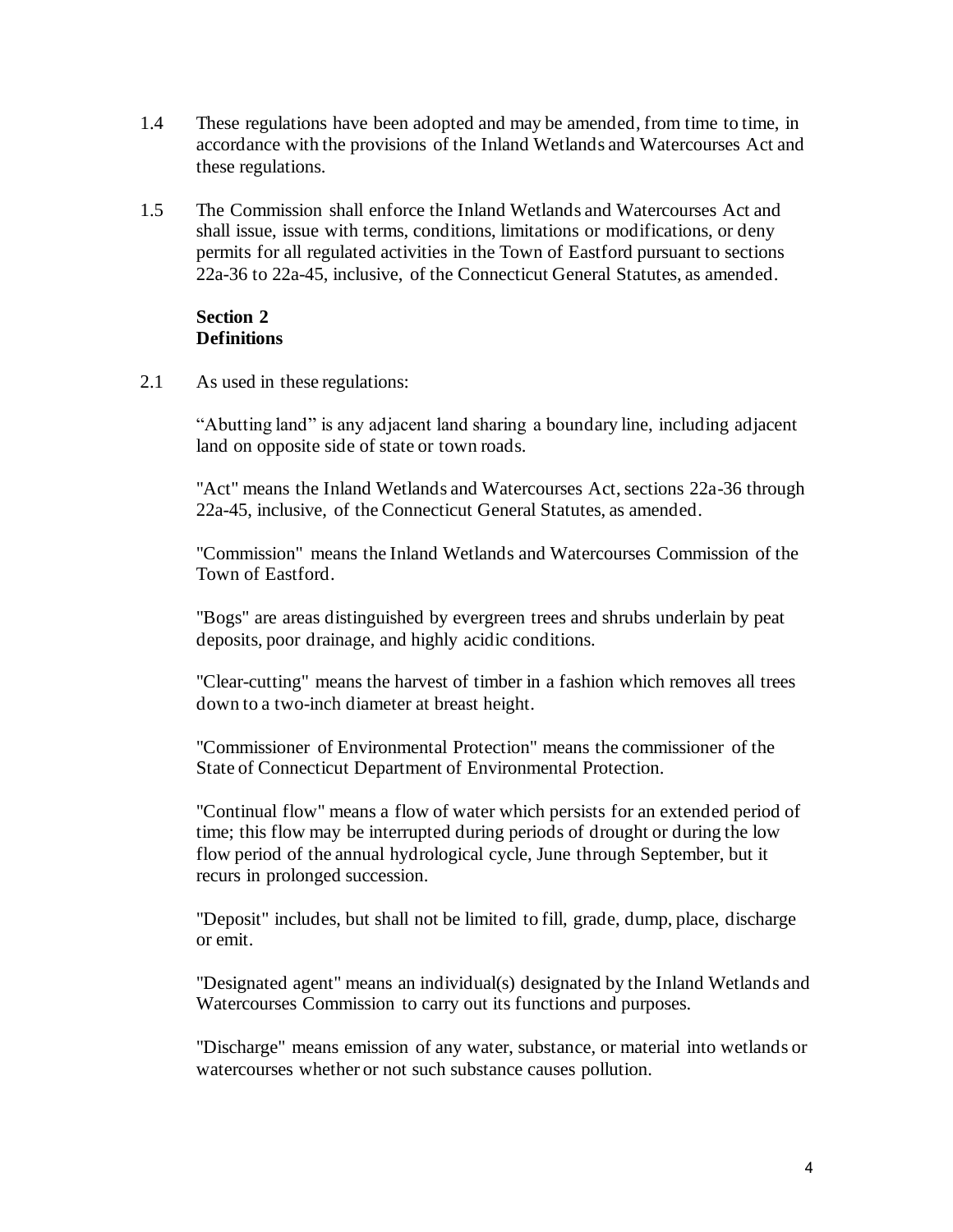"Disturb the natural and indigenous character of the wetland or watercourse" means to alter the inland wetlands and watercourses by reason of removal or deposition of material, clearing the land, altering or obstructing water flow, or pollution.

 "Essential to the farming operation" means that the proposed activity is necessary and indispensable to sustain farming activities on a farm.

"Farming" means use of land for the growing of crops, raising of livestock or other agricultural use.

"Feasible" means able to be constructed or implemented consistent with sound engineering principles.

"Management practice" means a practice, procedure, activity, structure or facility designed to prevent or minimize pollution or other environmental damage or to maintain or enhance existing environmental quality. Such management practices include, but are not limited to: erosion and sedimentation controls; restrictions on land use or development; construction setbacks from wetlands or watercourses; proper disposal of waste materials; procedures for equipment maintenance to prevent fuel spillage; construction methods to prevent flooding or disturbance of wetlands and watercourses; procedures for maintaining continuous stream flows; confining construction that must take place in watercourses to times when water flows are low and fish and wildlife will not be adversely affected.

 "Marshes" are areas with soils that exhibit aquic moisture regimes and are distinguished by the absence of trees and shrubs and the dominance of softstemmed herbaceous plants. The water table in marshes is at or above the ground surface throughout the year and areas of open water six inches or more in depth are common, but seasonal water table fluctuations are encountered.

"Material" means any substance, solid or liquid, organic or inorganic, including but not limited to: soil, sediment, aggregate, land, gravel, clay, bog, peat, mud, debris, sand, refuse or waste.

"Municipality" means the Town of Eastford, Windham County, Connecticut.

"Nurseries" means land used for propagating trees, shrubs or other plants for transplanting, sale, or for use as stock for grafting.

"Permit" means the whole or any part of any license, certificate or approval or similar form of permission which may be required of any person by the provisions of these regulations and the Act or other municipal, state and federal law.

"Permittee" means the person to whom a permit has been issued.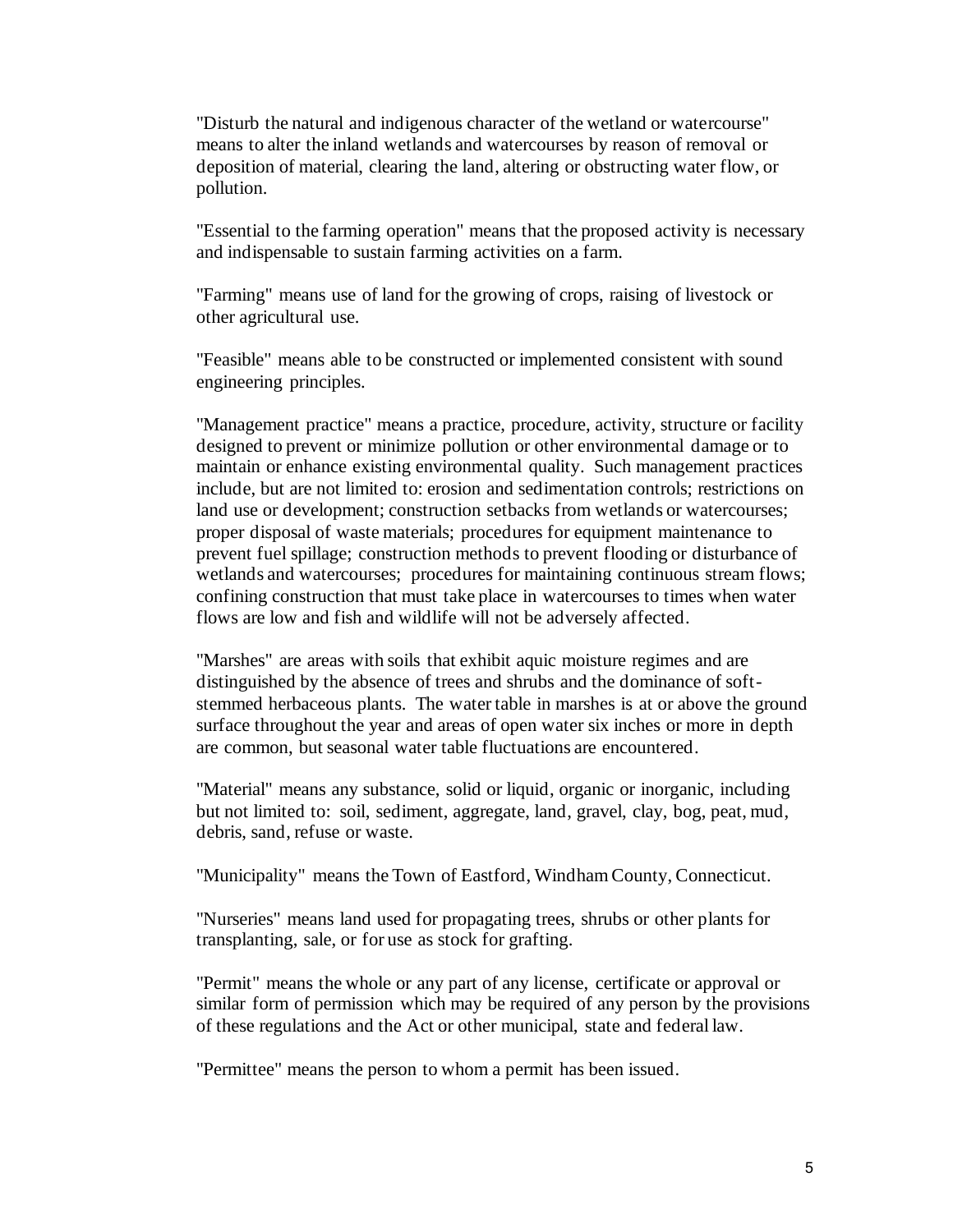"Person" means any person, firm, partnership, association, corporation, company, organization or legal entity of any kind, including municipal corporations, governmental agencies or subdivisions thereof.

"Pollution" means harmful thermal effect or the contamination or rendering unclean or impure of any waters of the state by reason of any waste or other materials discharged or deposited therein by any public or private sewer or otherwise so as directly or indirectly to come in contact with any waters. This includes, but is not limited to, erosion and sedimentation resulting from any filling, land clearing or excavation activity.

"Prudent" means economically and otherwise reasonable in light of the social benefits to be derived from the proposed regulated activity provided cost may be considered in deciding what is prudent and further provided a mere showing of expense will not necessarily mean an alternative is imprudent.

"Regulated activity" means any operation within or use of a wetland or watercourse involving removal or deposition of material, or any obstruction, construction, alteration or pollution, of such wetlands or watercourses, but shall not include the specified activities in section 22a-40 of the Connecticut General Statutes. Furthermore, any clearing, grubbing, filling, grading, paving, excavating, constructing, depositing or removing of material and discharging of storm water on the land within 100 feet measured horizontally from the boundary of any wetland or watercourse is a regulated activity. The Commission may rule that any other activity located within such upland review area or in any other nonwetland or non-watercourse area is likely to impact or affect wetlands or watercourses and is a regulated activity.

"Regulated area" means any wetlands or watercourses as defined in these regulations.

"Remove" includes, but shall not be limited to, drain, excavate, mine, dig, dredge, suck, grub, clear cut timber, bulldoze, dragline or blast.

"Rendering unclean or impure" means any alteration of the physical, chemical or biological properties of any waters of the state, including, but not limited to, change in odor, color, turbidity or taste.

"Significant impact activity" means any activity, including, but not limited to, the following activities which may have a major effect or significant impact.

- 1. Any activity involving deposition or removal of material which will or may have a major effect or significant impact on the regulated area or on another part of the inland wetland or watercourse system.
- 2. Any activity which substantially changes the natural channel or may inhibit the natural dynamics of a watercourse system.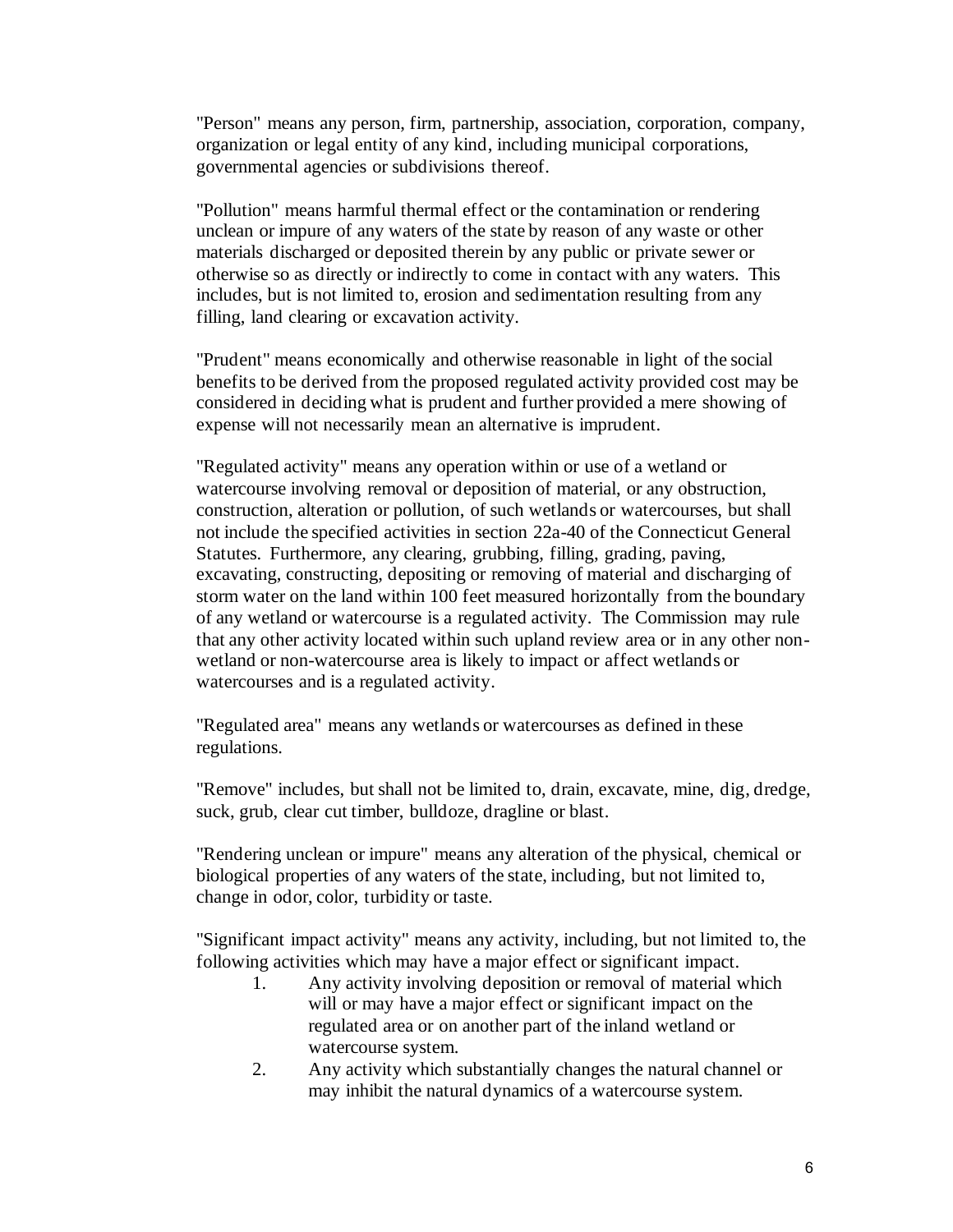- 3. Any activity which substantially diminishes the natural capacity of an inland wetland or watercourse to: support desirable fisheries, wildlife, or other biological life; prevent flooding; supply water; assimilate waste; facilitate drainage; provide recreation or open space; or perform other functions.
- 4. Any activity which is likely to cause or has the potential to cause substantial turbidity, siltation or sedimentation in a wetland or watercourse.
- 5. Any activity which causes a substantial diminution of flow of a natural watercourse or groundwater levels of the regulated area.
- 6. Any activity which is likely to cause or has the potential to cause pollution of a wetland or watercourse.
- 7. Any activity which damages or destroys unique wetland or watercourse areas or such areas having demonstrable scientific or educational value.

"Soil scientist" means an individual duly qualified in accordance with standards set by the Federal Office of Personnel Management.

"Swamps" are areas with soils that exhibit aquic moisture regimes and are distinguished by the dominance of wetland trees and shrubs.

"Submerged lands" means those lands which are inundated by water on a seasonal or more frequent basis.

"Town" means the Town of Eastford, Windham County, Connecticut.

"Upland Review Area" means land within 100 feet measured horizontally from the boundary of any inland wetlands or watercourses, except that the commission may rule that this distance be increased in cases where inland wetlands or watercourse impacts are likely.

"Vernal pool" means a seasonal or permanent watercourse in a defined depression or basin, that lacks a fish population and, in most years, supports breeding and development of amphibian or invertebrate species recognized as obligate to such watercourses.

"Waste" means sewage or any substance, liquid, gaseous, solid or radioactive, which may pollute or tend to pollute any of the wetlands or watercourses of the Town.

"Watercourses" means rivers, streams, brooks, waterways, lakes, ponds, marshes, swamps, bogs, and all other bodies of water, natural or artificial, vernal or intermittent, public or private, which are contained within, flow through or border upon the Town or any portion thereof not regulated pursuant to sections 22a-28 through 22a-35, inclusive, of the Connecticut General Statutes. Intermittent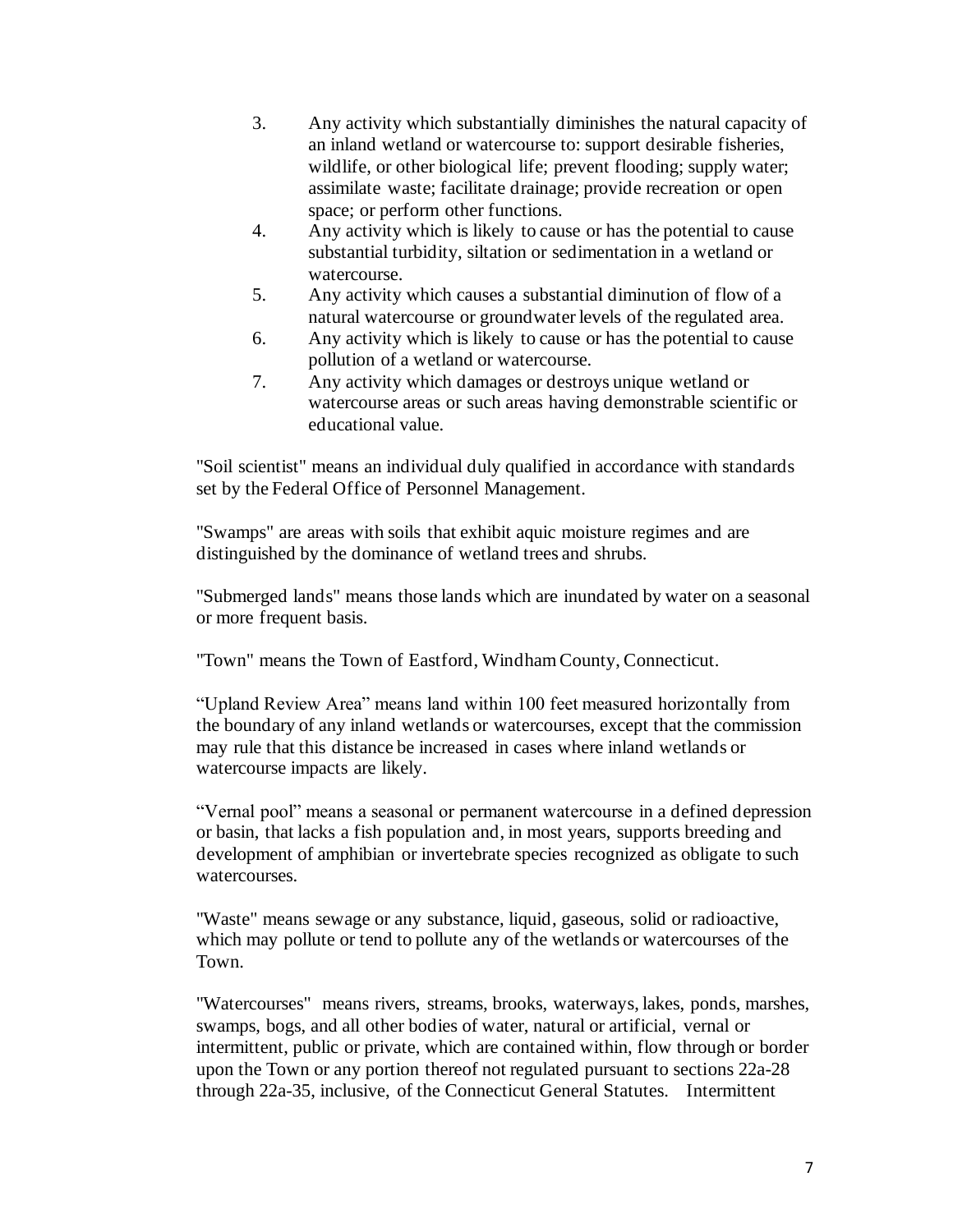watercourses shall be delineated by a defined permanent channel and bank and the occurrence of two or more of the following characteristics: (a) evidence of scour or deposits of recent alluvium or detritus, (b) the presence of standing or flowing water for a duration longer than a particular storm incident, and (c) the presence of hydrophytic vegetation.

"Wetlands" means land, including submerged land as defined in this section, not regulated pursuant to sections 22a-28 through 22a-35, inclusive, of the Connecticut General Statutes, which consists of any of the soil types designated as poorly drained, very poorly drained, alluvial and flood plain by the National Cooperative Soils Survey, as it may be amended from time to time, of the Soil Conservation Service of the U.S. Department of Agriculture (USDA). Such areas may include filled, graded, or excavated sites which possess an aquic (saturated) soil moisture regime as defined by the USDA Cooperative Soil Survey.

### **Section 3 Inventory of Regulated Areas**

- 3.1 The map of regulated areas entitled "Inland Wetlands and Watercourses Map, Eastford, Connecticut" delineates the general location and boundaries of inland wetlands and the general location of watercourses. Copies of this map are available for inspection at the office of the Town Clerk or the Commission. In all cases, the precise location of regulated areas shall be determined by the actual character of the land, the distribution of wetland soil types and location of watercourses. The Commission may use aerial photography, remote sensing imagery, resource mapping, soils maps, site inspection observations or other information in determining the location of the boundaries of wetlands and watercourses.
- 3.2 Any owner who disputes the designation of any part of his or her land as a regulated area on the Inland Wetlands and Watercourses Map, may petition the Commission to change the designation in accordance with section 15 of these regulations. All petitions for a map change shall be submitted in writing and shall include all relevant facts and circumstances which support the change. The petitioner shall provide proof that the designation is inapplicable. The Commission may require such an owner to provide an accurate delineation of regulated areas in accordance with section 15 of these regulations.
- 3.3 The Commission or its designated agent(s) shall maintain a current inventory of regulated areas within the town. The Commission may amend its map as more accurate information becomes available. Any person may petition for an amendment to the map. Petitioners shall bear the burden of proof for all requested map amendments. Such proof may include, but not be limited to, aerial photography, remote sensing imagery, resource mapping or other available information. Such map amendments are subject to the public hearing process outlined in section 15 of these regulations.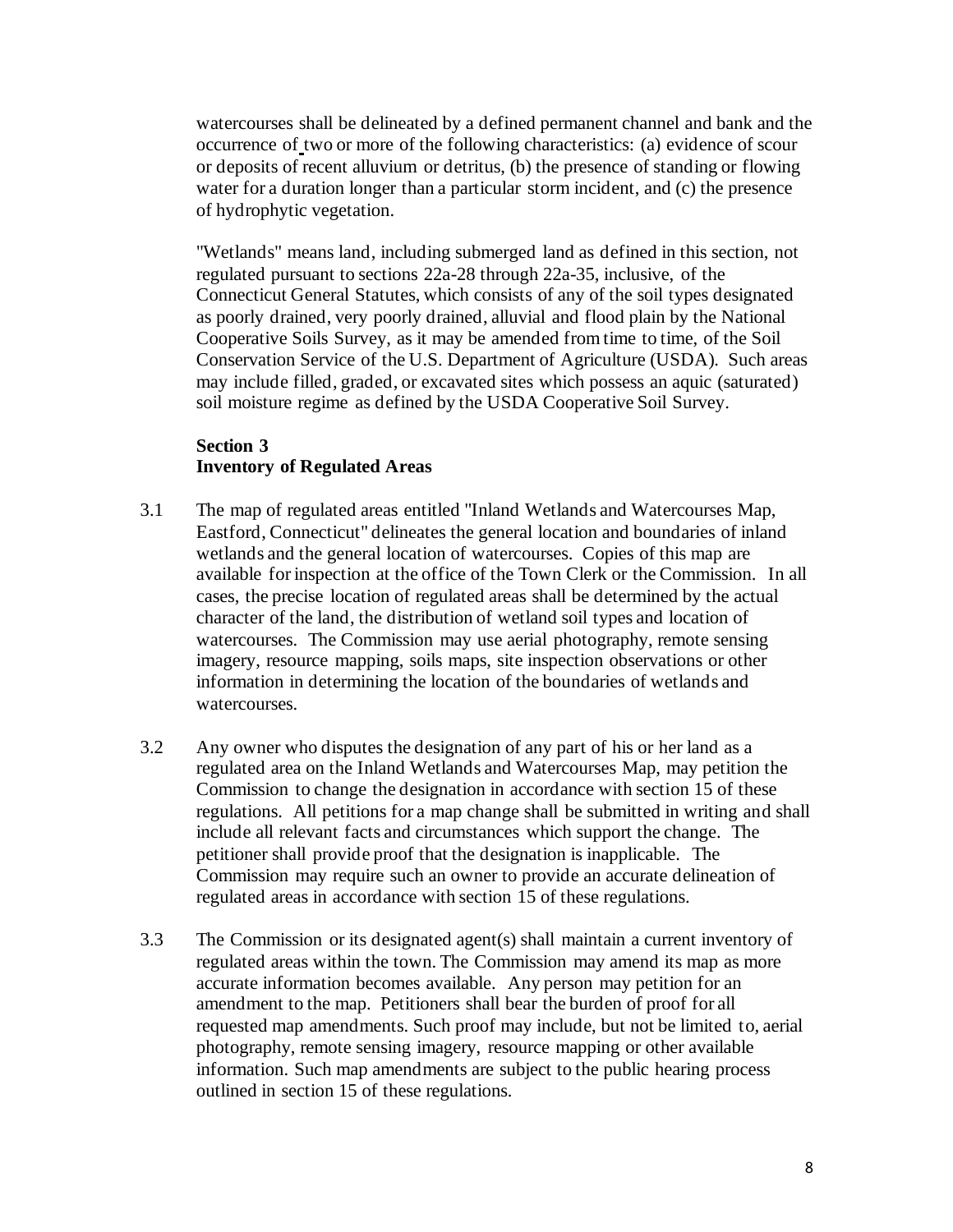# **Section 4 Permitted Uses as of Right & Nonregulated Uses**

- 4.1 The following operations and uses shall be permitted in inland wetlands and watercourses, as of right:
	- a. grazing, farming, nurseries, gardening and harvesting of crops and farm ponds of three acres or less essential to the farming operation, and activities conducted by, or under the authority of, the Department of Environmental Protection for the purposes of wetland or watercourse restoration or enhancement or mosquito control. The provisions of this subdivision shall not be construed to include road construction or the erection of buildings not directly related to the farming operation, relocation of watercourses with continual flow, filling or reclamation of wetlands or watercourses with continual flow, clear cutting of timber except for the expansion of agricultural crop land, or the mining of top soil, peat, sand, gravel or similar material from wetlands or watercourses for the purposes of sale;
	- b. a residential home (i) for which a building permit has been issued or (ii) on a subdivision lot, provided the permit has been issued or the subdivision has been approved by a municipal planning, zoning or planning and zoning commission as of the effective date of promulgation of the municipal regulations pursuant to subsection (b) of section 22a-42a, or as of July 1, 1974, which ever is earlier, and further provided no residential home shall be permitted as of right pursuant to this subdivision unless the building permit was obtained on or before July 1, 1987. Any person claiming a use of wetlands permitted as a right under this subdivision shall document the validity of said right by providing a certified copy of the building permit and a site plan showing proposed and existing topographic contours, house and well locations, septic system, driveway, approval dates or other necessary information to document his or her right hereunder;
	- c. boat anchorage or mooring, not to include dredging or dock construction;
	- d. uses incidental to the enjoyment or maintenance of residential property, such property defined as equal to or smaller than the largest minimum residential lot site permitted anywhere in the municipality (provided that in any town where there are no zoning regulations establishing minimum residential lot sites, the largest minimum lot site shall be two acres) and containing a residence. Such incidental uses shall include maintenance of existing structures and landscaping but shall not include removal or deposition of significant amounts of material from or into a wetland or watercourse, or diversion or alteration of a watercourse.
	- e. construction and operation, by water companies as defined by section 16-1 of the Connecticut General Statutes or by municipal water supply systems as provided for in Chapter 102, of the Connecticut General Statutes, of dams, reservoirs and other facilities necessary to the impounding, storage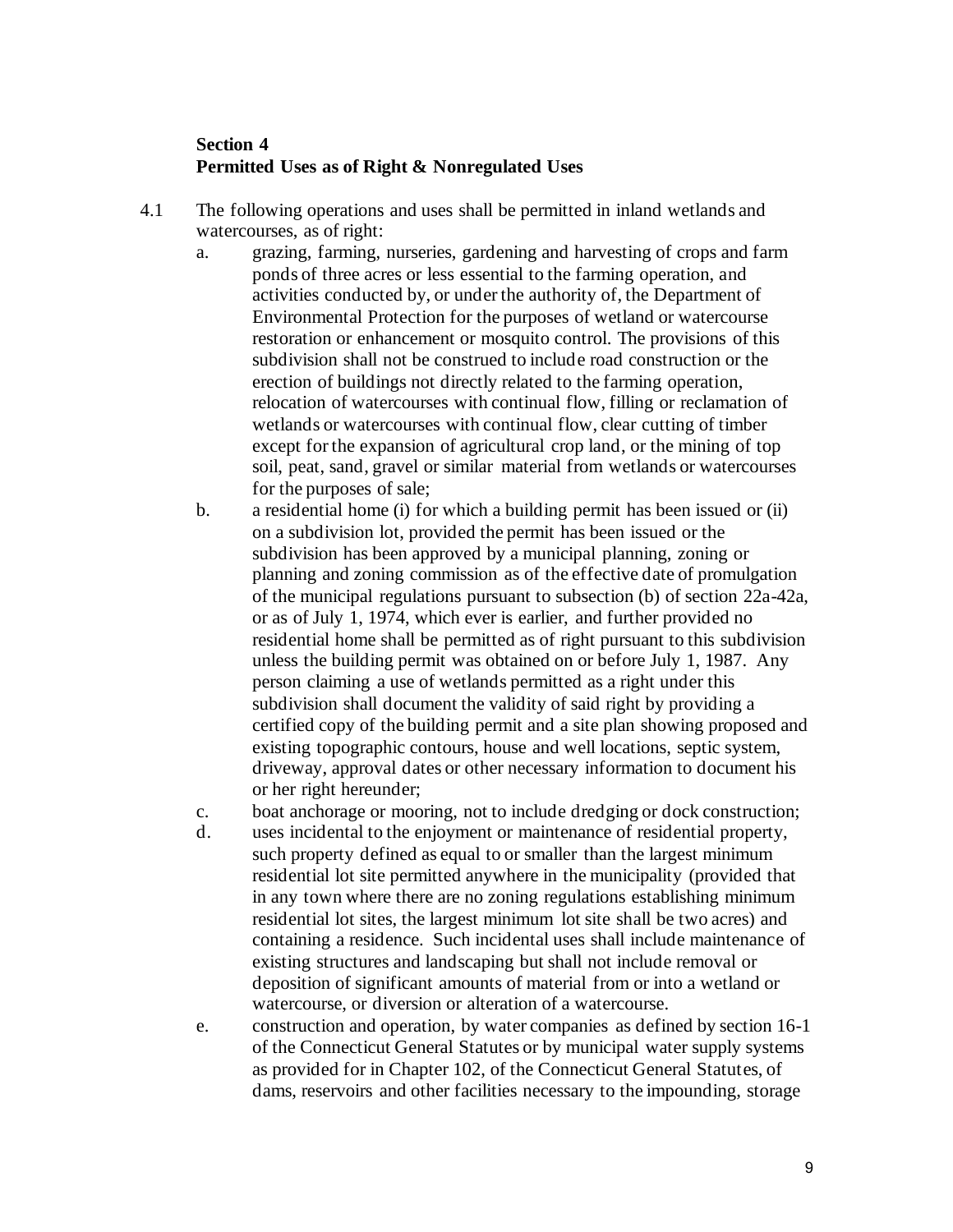and withdrawal of water in connection with public water supplies except as provided in sections 22a-401 through 22a-410 of the Connecticut General Statutes.

- f. maintenance relating to any drainage pipe which existed before the effective date of any municipal regulations adopted pursuant to section 22a-42a of the Connecticut General Statutes or July 1, 1974, which ever is earlier, provided such pipe is on property which is zoned as residential but which does not contain hydrophytic vegetation. For purposes of this subdivision, "maintenance" means the removal of accumulated leaves, soil, and other debris whether by hand or machine, while the pipe remains in place.
- 4.2 The following operations and uses shall be permitted as nonregulated uses in wetlands and watercourses, provided they do not disturb the natural and indigenous character of the wetland or watercourse by removal or deposition of material, alteration or obstruction of water flow or pollution of the wetland or watercourse:
	- a. conservation of soil, vegetation, water, fish, shellfish, and wildlife. Such operation or use may include, but is not limited to, minor work to control erosion, or to encourage proper fish, wildlife and silviculture management practices.
	- b. outdoor recreation including the use of play and sporting areas, golf courses, field trials, nature study, hiking, horseback riding, swimming, skin and scuba diving, camping, boating, water skiing, trapping, hunting, fishing and shell fishing and cross-country skiing where otherwise legally permitted and regulated.
- 4.3 All activities in wetlands or watercourses involving filling, excavating, dredging, clear cutting, clearing, or grading or any other alteration or use of a wetland or watercourse not specifically permitted by this section and otherwise defined as a regulated activity by these regulations shall require a permit from the Commission in accordance with section 6 of these regulations.
- 4.4 To carry out the purposes of this section, any person proposing to carry out a permitted or nonregulated operation or use of a wetland or watercourse that may disturb the natural and indigenous character of the wetland or watercourse shall, prior to commencement of such operation or use, notify the Commission on a form provided by it, and provide the Commission with sufficient information to enable it to properly determine that the proposed operation and use is a permitted or nonregulated use of the wetland or watercourse. The Commission or its designated agent shall rule that the proposed operation or use is a permitted or a nonregulated use or operation or that a permit is required. Such ruling shall be in writing and shall be made no later than the next regularly scheduled meeting of the Commission following the meeting at which the request was received. The designated agent for the Commission may make such ruling on behalf of the Commission at any time.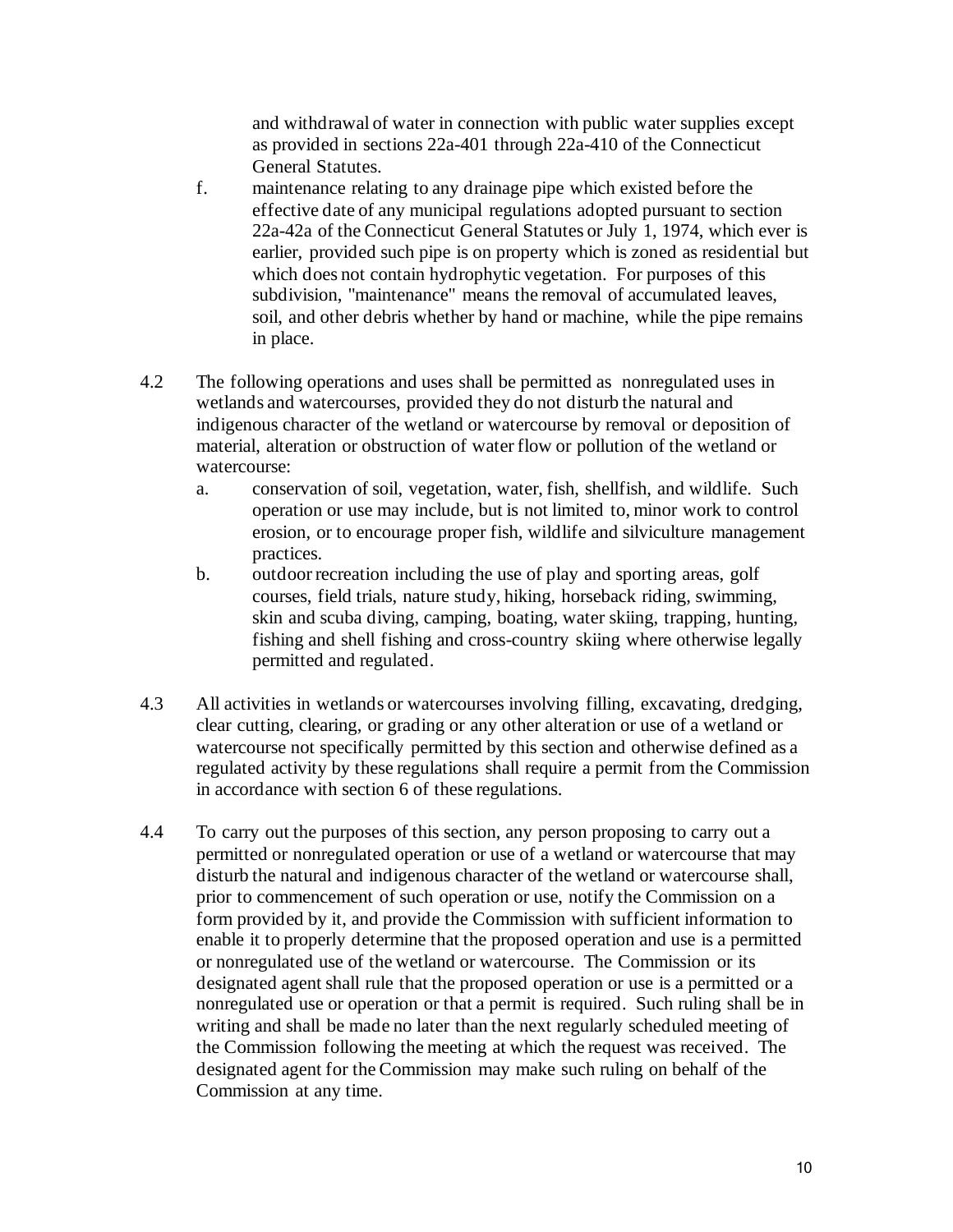# **Section 5 Activities Regulated by the State**

- 5.1 In addition to any permit or approval required by the Commission, the Commissioner of Environmental Protection shall regulate activities in or affecting wetlands or watercourses subject to the following jurisdiction.
	- a. Construction or modification of any dam pursuant to sections 22a-401 through 22a-411 of the Connecticut General Statutes, as amended.
	- b. Construction, encroachment or placement of any obstruction within stream channel encroachment lines pursuant to sections 22a-342 through 22a-349a of the Connecticut General Statutes, as amended.
	- c. Construction or placement of any structure or obstruction within the tidal, coastal or navigable waters of the state pursuant to sections 22a-359 through 22a-363 or in designated tidal wetlands pursuant to sections 22a-28 through 22a-35 of the Connecticut General Statutes, as amended.
	- d. Diversion of water, including withdrawals of surface or groundwater in excess of fifty thousand (50,000) gallons per day or any piping, culverting, channelization, relocation, damming or other alteration of the location of flow of any surface waters of the state where the tributary watershed area above the point of such alteration is 100 acres or larger, pursuant to sections 22a-365 through 22a-378a of the Connecticut General Statutes, as amended.
	- e. Discharges into the waters of the state pursuant to section 22a-430 of the Connecticut General Statutes, as amended.
	- f. Discharge of fill or dredged materials into the wetlands and watercourses of the state pursuant to section 401 of the Federal Clean Water Act, as amended, for activities regulated by the U.S. Army Corps of Engineers under section 404 of the Federal Clean Water Act.
- 5.2 The Commissioner of Environmental Protection shall have exclusive jurisdiction over regulated activities in or affecting wetlands or watercourses, undertaken by any department, agency or instrumentality of the State of Connecticut, except any local or regional board of education, pursuant to sections 22a-39 or 22a-45a of the Connecticut General Statues..
- 5.3 The Commissioner of Environmental Protection shall have exclusive jurisdiction over tidal wetlands designated and regulated pursuant to sections 22a-28 through 22a-35 of the Connecticut General Statutes, as amended.
- 5.4 The Commissioner of Environmental Protection shall have exclusive jurisdiction over activities authorized under a dam repair or removal order issued by the Commissioner of Environmental Protection under section 22a-402 or a dam construction permit issued by the Commissioner of Environmental Protection under sections 22a-403 or 22a-41 of the Connecticut General Statutes. Any person receiving such dam repair or removal order or dam construction permit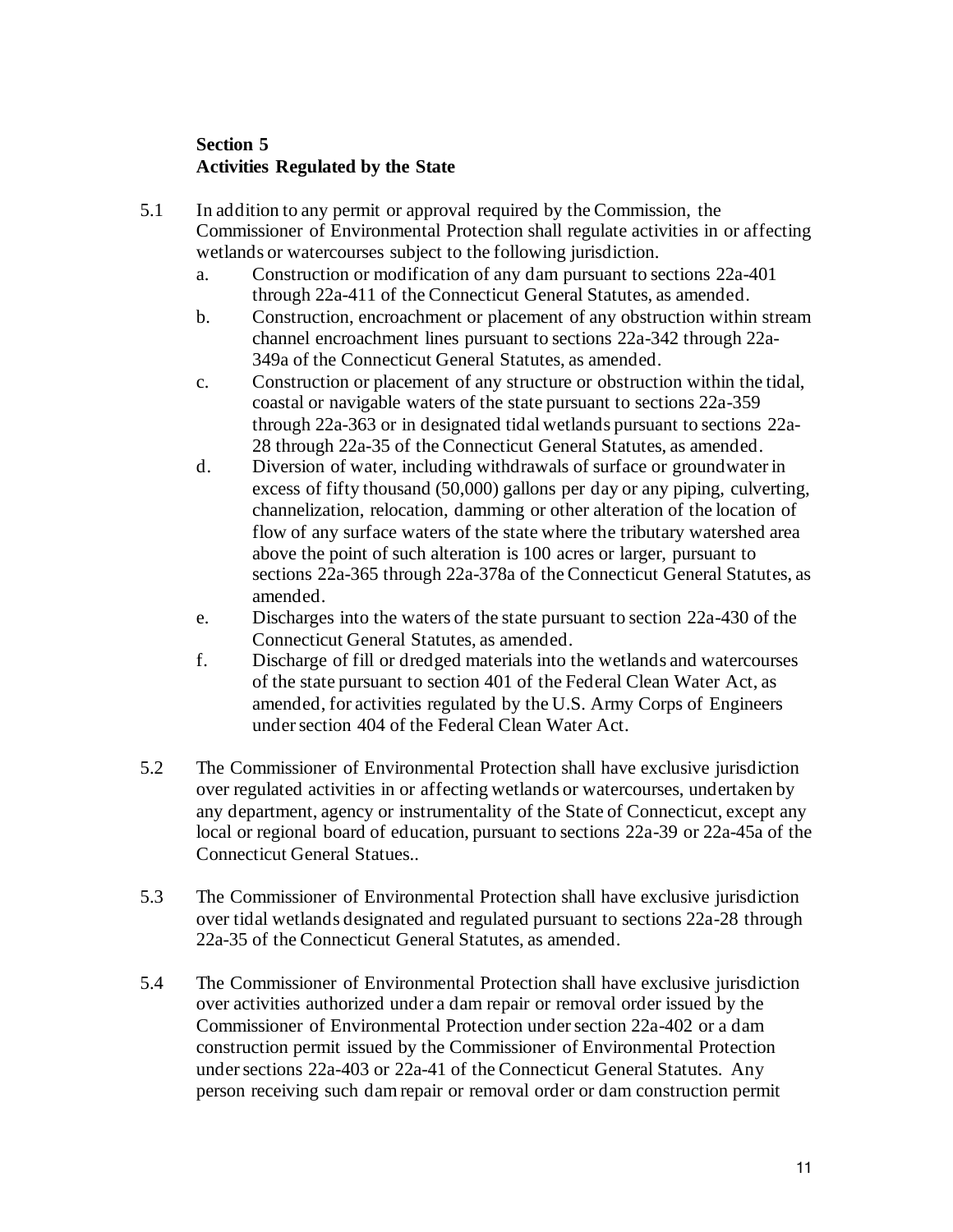shall not be required to obtain a permit from a municipal wetlands agency for any action necessary to comply with said dam order or to carry out the activities authorized by said dam permit.

### **Section 6 Regulated Activities to be Licensed**

- 6.1 No person shall conduct or maintain a regulated activity without first obtaining a permit for such activity from the Inland Wetlands and Watercourses Commission of the Town of Eastford.
- 6.2 Any person found to be conducting or maintaining a regulated activity without the prior authorization of the Commission, or violating any other provision of these regulations, shall be subject to the enforcement proceedings and penalties prescribed in section 14 of these regulations and any other remedies as provided by law.
- 6.3 The commission shall regulate any activity that occurs in non-wetland upland or non-watercourse areas that are likely to impact or affect inland wetlands or watercourses.
- 6.4 Section 6.1 preceding shall not apply to emergency work in a regulated area which is immediately necessary to protect the heath, safety and well being of any person or to prevent imminent damage to personal or real property, providing the Commission is given immediate verbal notification and written notification within 48 hours after commencement of the work and within 48 hours of the completion of such work. Such emergency work shall be performed so as to cause the least change, modification, disturbance or damage to the regulated area. Every reasonable effort, as determined by the Commission, shall be made to restore the regulated area to its original, natural condition by the person conducting such necessary emergency work.

# **Section 7 Application Requirements**

- 7.1 Any person intending to conduct a regulated activity or to renew or amend a permit to conduct such activity, shall apply for a permit on a form provided by the Commission. The application shall contain the information described in this section and any other information the Commission may reasonably require. Application forms may be obtained in the offices of the Town Clerk or the Commission.
- 7.2 If an application to the Town of Eastford Planning, Zoning, or Planning and Zoning Commission for subdivision or resubdivision of land involves land containing a wetland or watercourse, the applicant shall, in accordance with Section 8-3(g), 8-3c, or 8-26, as applicable, of the Connecticut General Statutes,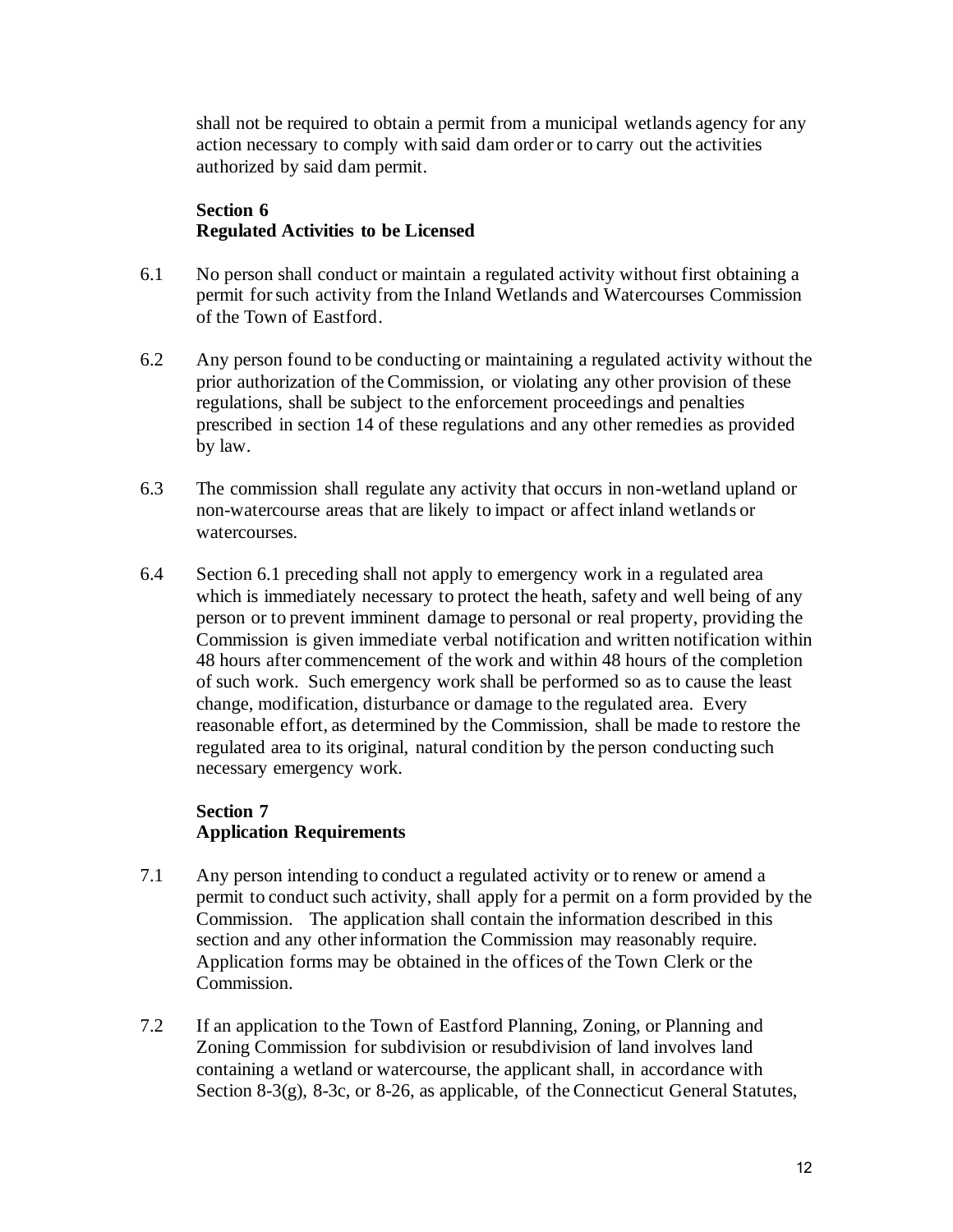submit an application for a permit to the Commission in accordance with this section, no later than the day the application is filed with such planning, zoning, or planning and zoning commission.

- 7.3 The application shall contain such information as is necessary for a fair and informed determination thereon by the Commission.
- 7.4 The Commission and the applicant may hold a pre-application meeting to discuss a proposed application. A pre-application meeting is recommended to facilitate the general consideration of factors and problems affecting the land before the applicant proceeds with an official application and the preparation of the final maps, plans and documents required for formal consideration by the Commission. The purpose of the pre-application meeting is purely to provide preliminary guidance to the applicant, and to identify areas of concern or further study, so as to minimize delay, expense and inconvenience to the public, the applicant, and the Commission upon the future receipt, if any of a formal application. Neither the applicant nor the Commission shall be in any way bound by any statement made during such a meeting be deemed to be an indication of prejudgment or prejudice, it being acknowledge by the applicant that the Commission's responses, like the request itself, are preliminary and subject to further change and refinement. There shall be no vote or other formal action at any pre-application hearing, other than (1) referrals to other municipal, State, or Federal agencies for review and comment if deemed advisable by the Commission, and (2) whenever possible, a determination as to whether the proposed activity is a significant activity should be made at the pre-application meeting. The Commission should state the reasons why the activity was deemed significant in writing.
- 7.5 All applications shall include the following information in writing or on maps or drawings:
	- a. the applicant's name, home and business mailing addresses and telephone numbers;
	- b. the owner's name, mailing address and telephone number and written consent of the land owner if the applicant is not the owner of the land upon which the subject activity is proposed;
	- c. the applicant's interest in the land;
	- d. the geographical location of the land which is the subject of the proposed activity and a description of the land in sufficient detail to allow identification of the inland wetlands and watercourses, the area(s) (in acres or square feet) of wetlands or watercourses to be disturbed, soil type(s), and wetland vegetation;
	- e. the purpose and a description of the proposed activity and proposed erosion and sedimentation controls and other management practices and mitigation measures which may be considered as a condition of issuing a permit for the proposed regulated activity including, but not limited to, measures to (1) prevent or minimize pollution or other environmental damage, (2) maintain or enhance existing environmental quality, or (3) in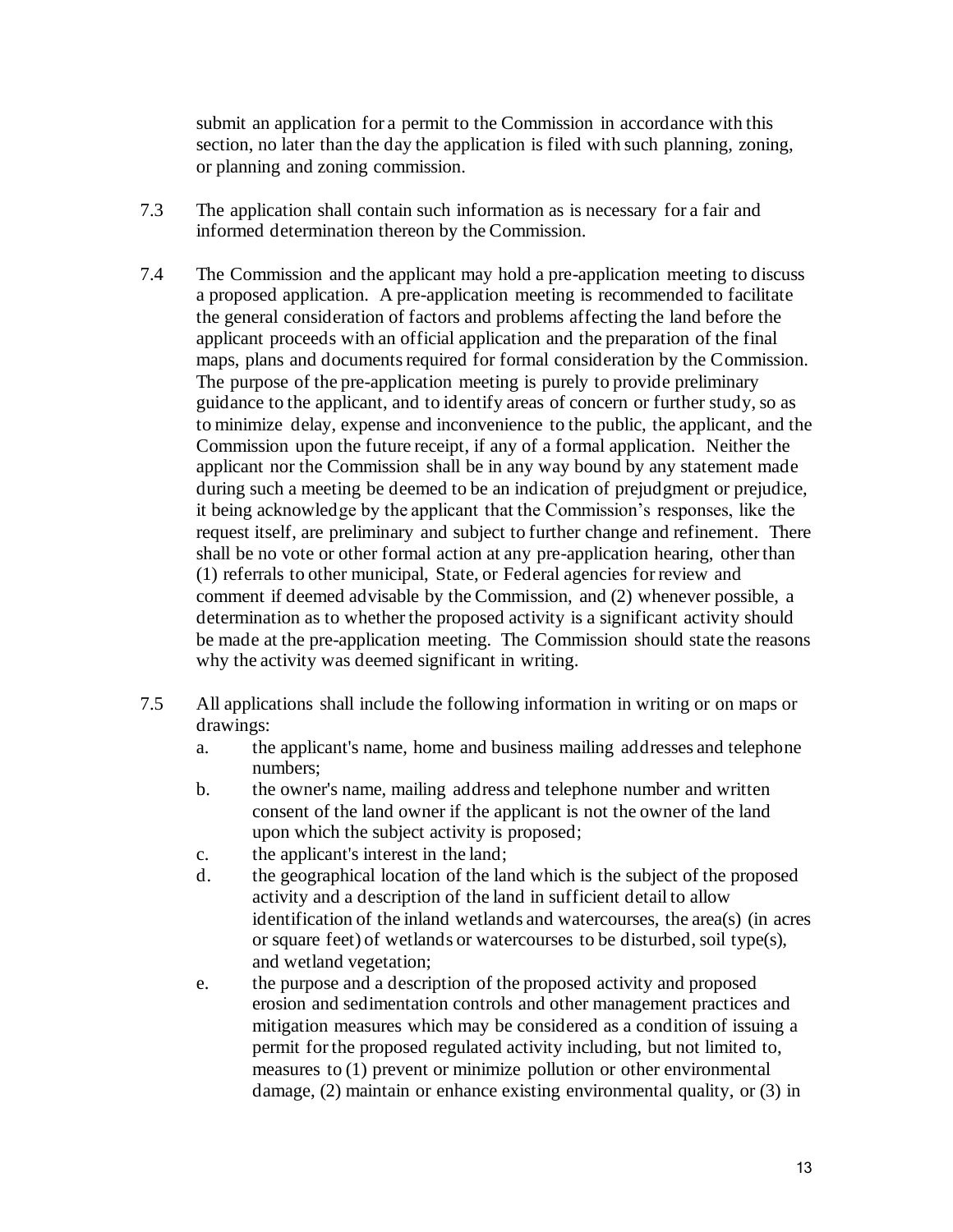the following order of priority: restore, enhance and create productive wetland or watercourse resources;

- f. alternatives considered and subsequently rejected by the applicant and why the alternative as set forth in the application was chosen; all such alternatives shall be diagramed on a site plan or drawing;
- g. a site plan (maximum size 24" x 36")showing the proposed activity and existing and proposed conditions in relation to wetlands and watercourses and identifying any further activities associated with, or reasonably related to, the proposed regulated activity which are made inevitable by the proposed regulated activity and which may have an impact on wetlands or watercourses;
- h. names and mailing addresses of all abutting land owners, including those on an opposite side of State or Town roads.
- i. statement by the applicant that the applicant is familiar with all the information provided in the application and is aware of the penalties for obtaining a permit through deception or through inaccurate or misleading information;
- j. authorization for the members and agents of the Commission to inspect the subject land, at reasonable times, both before and after a final decision has been issued;
- k. a completed DEP reporting form; the Commission shall revise or correct the information provided by the applicant and submit the form to the Commissioner of Environmental Protection in accordance with section 22a-39-14 of the Regulations of Connecticut State Agencies;
- l. written description of the proposed construction process and sequence.
- m. any other information the Commission deems necessary to the understanding of what the applicant is proposing; and
- n. submission of the appropriate filing fee based on the fee schedule established in section 19 of these regulations.
- 7.6 All applications not containing the information listed in section 7.5 will be considered incomplete and may be denied by the Commission.
- 7.7 If the proposed activity involves a significant impact activity as determined by the Commission, additional information, based on the nature and anticipated effects of the activity, including but not limited to the following, is required:
	- a. site plans (maximum size 24" x 36") for the proposed activity and the land which will be affected thereby which show existing and proposed conditions, wetland and watercourse boundaries, land contours at minimum 2 foot contour interval, boundaries of land ownership, proposed alterations and uses of wetlands and watercourses, and other pertinent features of the land and the proposed activity, prepared by a professional engineer, land surveyor, architect or landscape architect licensed by the state, or by such other qualified person;
	- b. engineering reports and analyses and additional drawings to fully describe the proposed activity including any filling, excavation, drainage or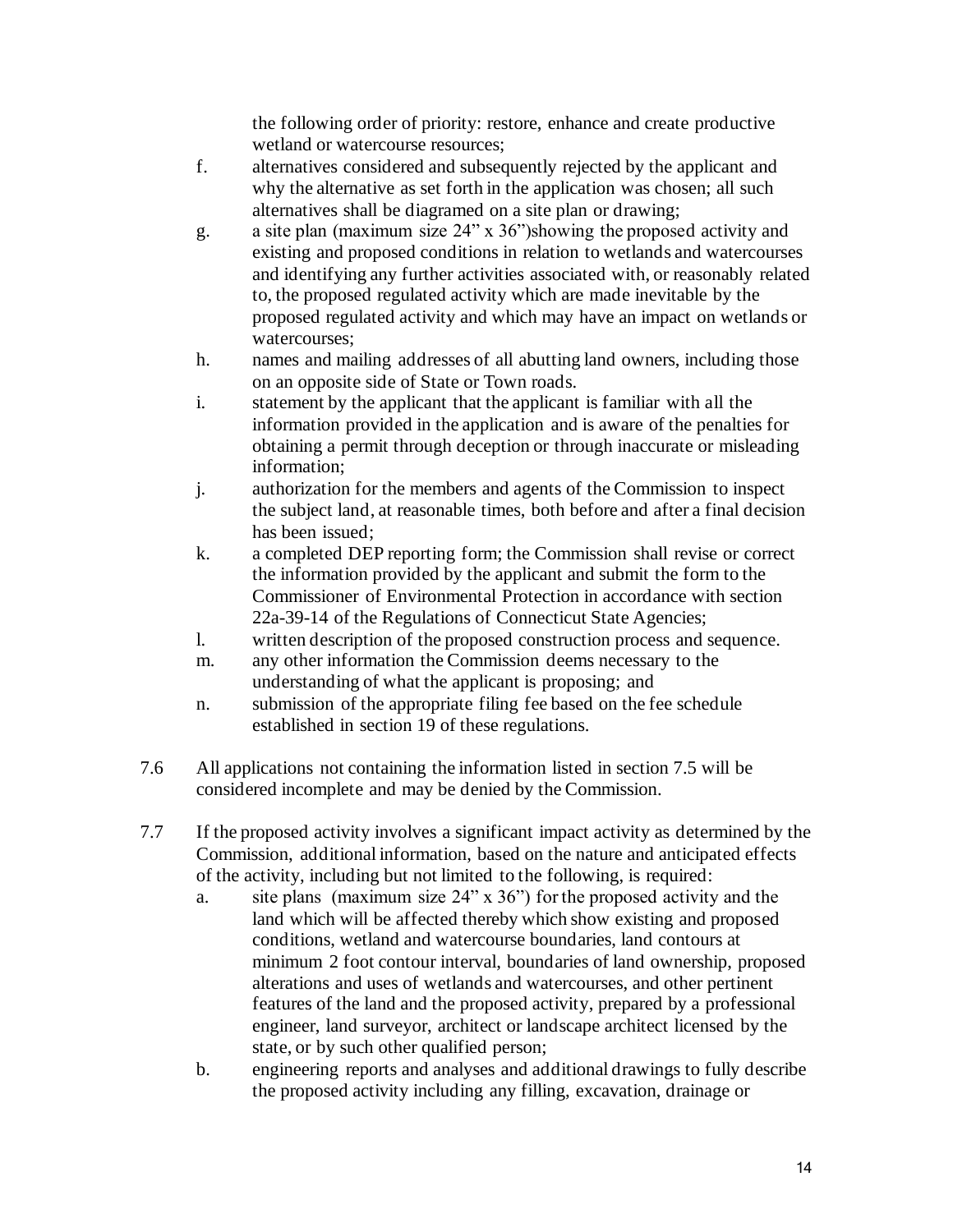hydraulic modifications to watercourses and the proposed erosion and sedimentation control plan;

- c. mapping of soil types consistent with the categories established by the National Cooperative Soil Survey of the U.S. Natural Resources Conservation Service; the wetlands shall be delineated in the field by a soil scientist and the soil scientist's field delineation shall be depicted on the site plans;
- d. a description of the ecological communities and functions of the wetlands or watercourses involved with the application and the effects of the proposed activity on these communities and wetland functions;
- e. a description of how the applicant will change, diminish, or enhance the ecological communities and functions of the wetlands or watercourses involved in the application and each alternative, and a description of why each alternative considered was deemed neither feasible nor prudent;
- f. analysis of chemical or physical characteristics of any fill material; and
- g. management practices and other measures designed to mitigate the impact of the proposed activity.
- 7.8 The applicant shall certify whether:
	- a. any portion of the property on which the regulated activity is proposed is located within 500 feet of the boundary of an adjoining municipality;
	- b. traffic attributable to the completed project on the site will use streets within the adjoining municipality to enter or exit the site;
	- c. sewer or water drainage from the project site will flow through and impact the sewage or drainage system within the adjoining municipality; or,
	- d. water run-off from the improved site will impact streets or other municipal or private property within the adjoining municipality.
- 7.9 Four (4) copies of all application materials shall be submitted to comprise a complete application unless an applicant is otherwise directed by the Commission.
- 7.10 Any application to renew or amend an existing permit shall be filed with the Commission in accordance with section 8 of these regulations at least sixty-five (65) days prior to the expiration date of the permit. Any application to renew or amend such an existing permit shall contain the information required under section 7 of these regulations provided:
	- a. the application may incorporate the documentation and record of the prior application;
	- b. the application shall describe the extent of work completed at the time of filing and the schedule for completing the activities authorized in the permit;
	- c. the application shall state the reason why the authorized activity was not initiated or completed within the time specified in the permit;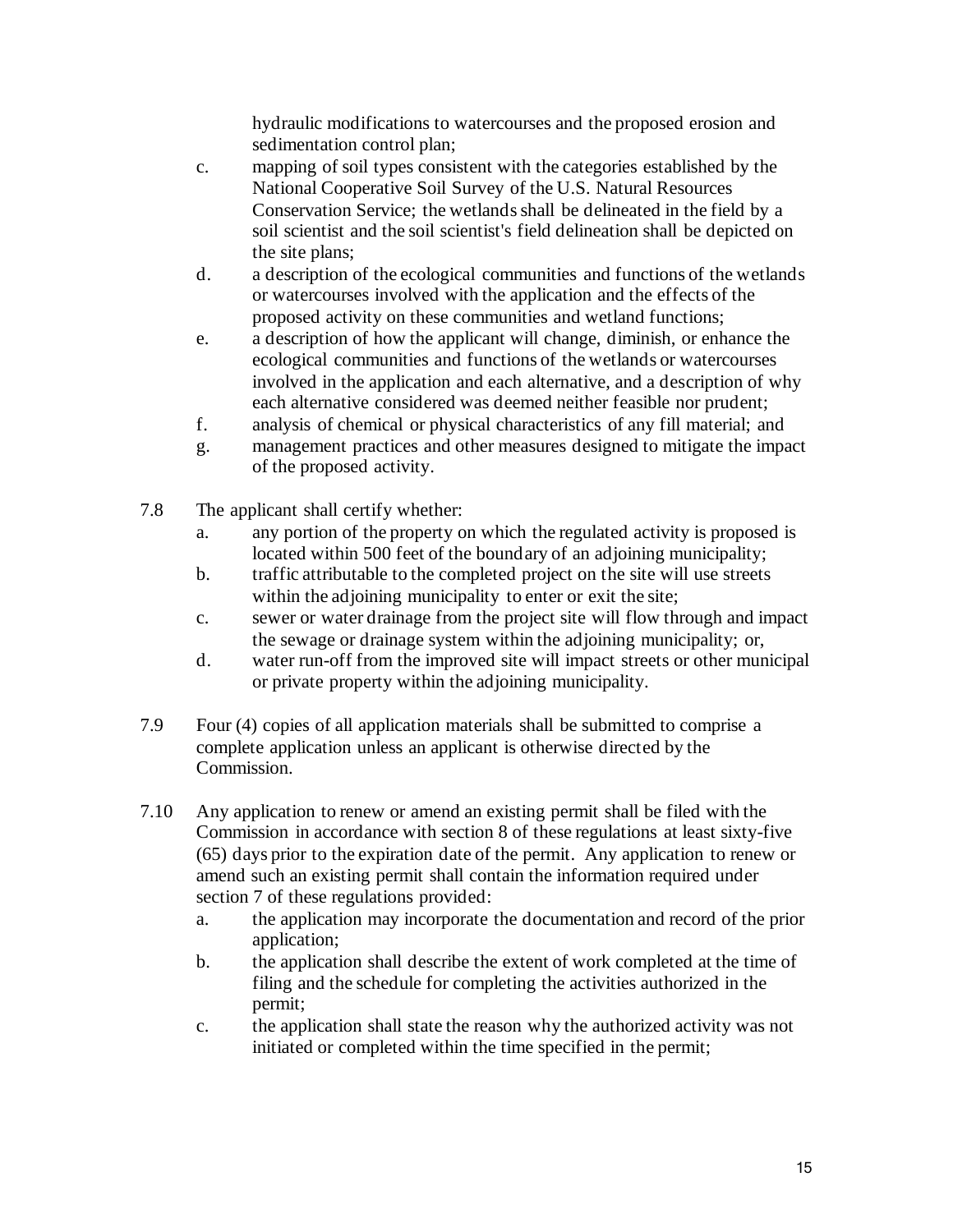- d. the application shall describe any changes in facts or circumstances involved with or affecting wetlands or watercourses or use of the land for which the permit was issued;
- e. the Commission may, prior to the expiration of a permit, accept an untimely application to renew such permit if the authorized activity is ongoing and allow the continuation of work beyond the expiration date if, in its judgement, the permit is likely to be renewed and the public interest or environment will be best served by not interrupting the activity;
- 7.11 Any application to renew a permit shall be granted upon request of the permit holder unless the Commission finds that there has been a substantial change in circumstances which requires a new permit application or an enforcement action has been undertaken with regard to the regulated activity for which the permit was issued provided no permit may be valid for more than ten years.

# **Section 8 Application Procedures**

- 8.1 All applications shall be submitted to the Town Clerk of the Town of Eastford.
- 8.2 When an application to conduct or cause to be conducted a regulated activity upon an inland wetland or watercourse is filed and any portion of such wetland or watercourse is within five hundred feet of the boundary of another municipality, the applicant shall give written notice of the application by certified mail, return receipt requested, on the same day to the inland wetlands agency of such other municipality.
- 8.3 The Commission shall, in accordance with Connecticut General Statutes section 22a-42b, notify the clerk of any adjoining municipality of the pendency of any application to conduct a regulated activity when:
	- a. any portion of the property on which the regulated activity is proposed is located within 500 feet of the boundary of an adjoining municipality;
	- b. a significant portion of the traffic to the completed project on the site will use streets within the adjoining municipality to enter or exit the site;
	- c. a significant portion of the sewer or water drainage from the project site will flow through and significantly impact the sewage or drainage system within the adjoining municipality; or,
	- d. water run-off from the improved site will impact streets or other municipal or private property within the adjoining municipality.

 Notice of the pendency of such application shall be made by certified mail, return receipt requested and shall be mailed within seven (7) days of the date of receipt of the application.

8.4 When an application is filed to conduct or cause to be conducted a regulated activity upon an inland wetland or watercourse, any portion of which is within the watershed of a water company as defined in section 16-1 of the Connecticut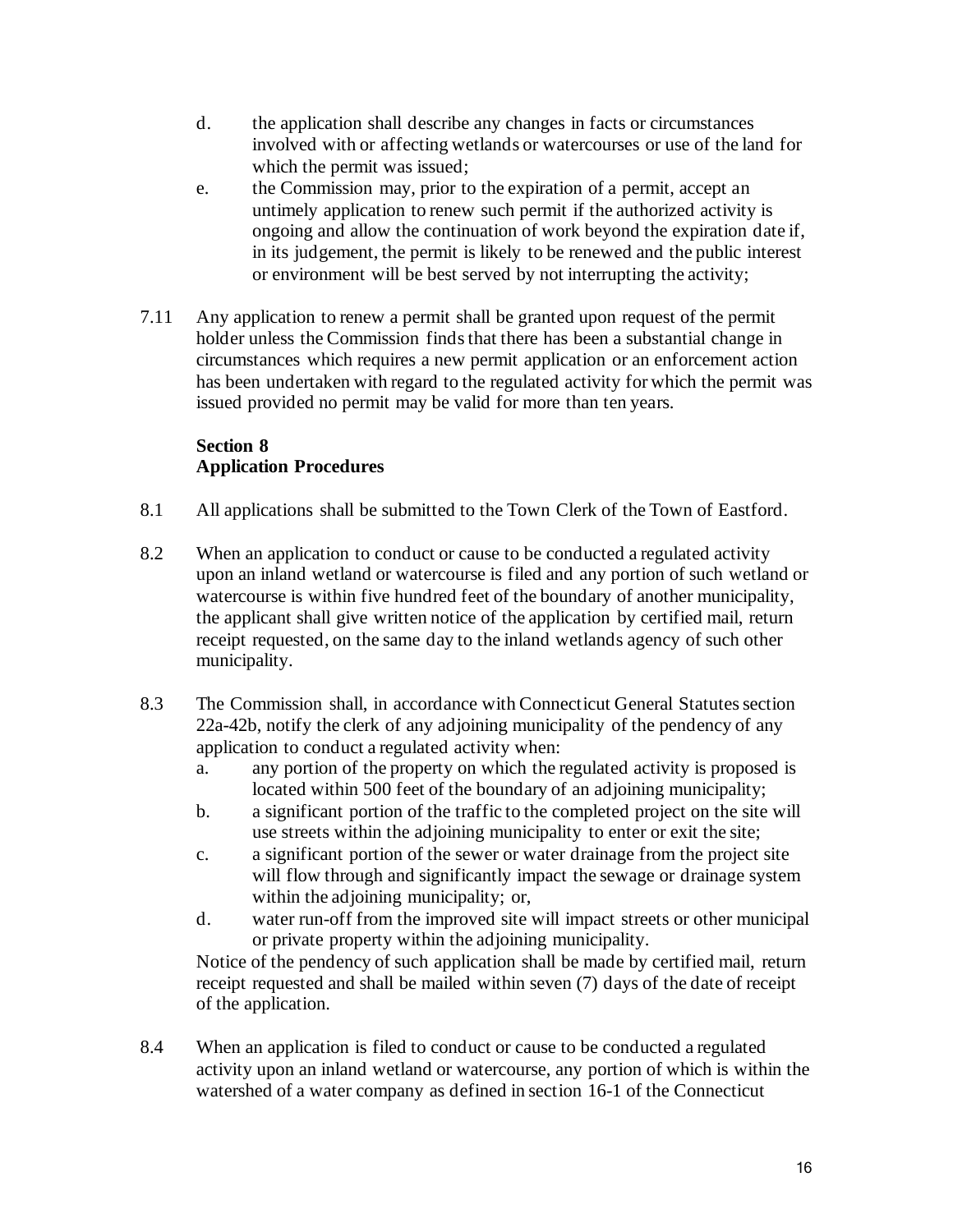General Statutes, the applicant shall provide written notice of the application to the water company provided such water company has filed a map showing the boundaries of the watershed on the land records of the municipality in which the application is made and with the inland wetlands agency of such municipality. Such notice shall be made by certified mail, return receipt requested, and shall be mailed within seven days of the date of the application. The water company, through a representative, may appear and be heard at any hearing on the application. Documentation of such notice shall be provided to the Commission.

- 8.5 The date of receipt of any application shall be the day of the next regularly scheduled meeting of the Commission immediately following the day of submission to the Commission, provided such meeting is no earlier than three business days after receipt, or thirty-five days after such submission, whichever is sooner.
- 8.6 At any time during the review period, the applicant shall provide such additional information as the Commission may reasonably require. Requests for such additional information shall not stay the time limitations as set forth in subsection 11.2 of these regulations.
- 8.7 All applications shall be open for public inspection.
- 8.8 Incomplete applications may be denied. **Section 9 Public Hearings**
- 9.1 The Commission shall not hold a public hearing on an application unless the Commission determines that the proposed activity may have a significant impact on wetlands or watercourses or a petition signed by at least twenty-five persons requesting a hearing is filed with the Commission not later than fourteen days after the date of receipt of such application or the Commission finds that a public hearing regarding such application would be in the public interest. THE AGENCY MAY ISSUE A PERMIT WITHOUT A PUBLIC HEARING PROVIDED NO PETITION PROVIDED FOR IN THIS SECTION IS FILED WITH THE AGENCY NOT LATER THAN FOURTEEN DAYS AFTER THE DATE OF RECEIPT OF THE APPLICATION. Such hearing shall be held no later than sixty-five days after the receipt of such application. All applications and maps and documents relating thereto shall be open for public inspection. Any person may appear and be heard at any public hearing.
- 9.2 Notice of the public hearing shall be published at least twice at intervals of not less than two days, the first not more than fifteen days and not fewer than ten days, and the last not less than two days before the date set for the hearing in a newspaper having a general circulation in each town where the affected wetland and watercourse is located.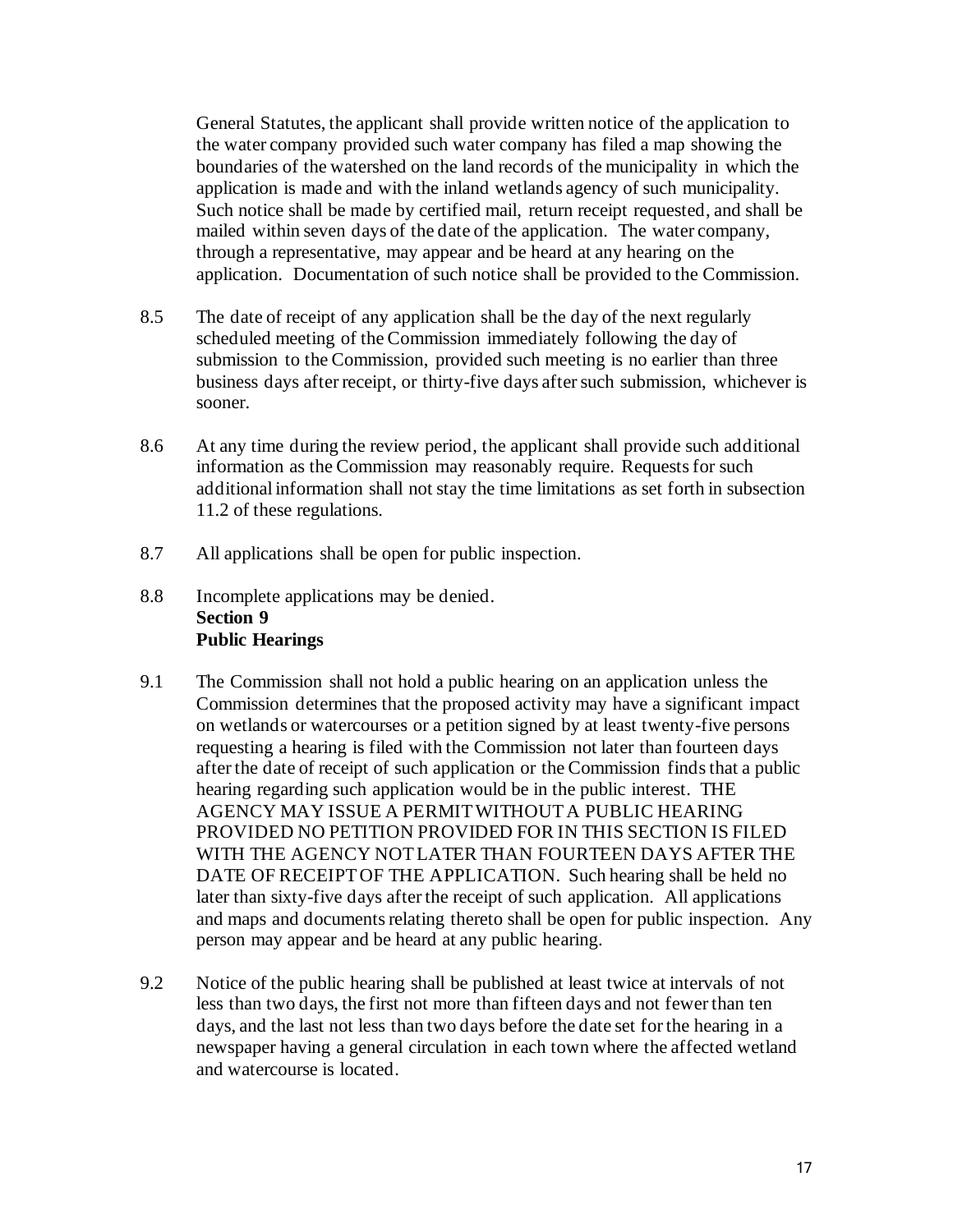- 9.3 Notice of the public hearing shall be mailed to the owner(s) of record of abutting land no less than fifteen days prior to the day of the hearing. Furnishing of incomplete or inaccurate abutter information by the applicant shall constitute an incomplete application.
- 9.4 In the case of any application which is subject to the notification provisions of subsection 8.3 of these regulations, a public hearing shall not be conducted until the clerk of the adjoining municipality(ies) has received notice of the pendency of the application. Proof of such notification shall be entered into the hearing record.

### **Section 10 Considerations for Decision**

- 10.1 The Commission may consider the following in making its decision on an application:
	- a. The application and its supporting documentation.
	- b. Public comments, evidence and testimony.
	- c. Reports from other agencies and commissions including but not limited to the Town of Eastford:
		- 1. Conservation Commission
		- 2. Planning, Zoning, or Planning and Zoning Commissions
		- 3. Building Official
		- 4. Health Officer
		- 5. Board of Selectmen
	- d. The Commission may also consider comments on any application from the Windham County Soil and Water Conservation District, the Northeast Connecticut Council of Governments, or other regional organizations (i.e. Council of Elected Officials); agencies in adjacent municipalities which may be affected by the proposed activity, or other technical agencies or organizations which may undertake additional studies or investigations.
	- e. Non-receipt of comments from agencies and commissions listed in subdivisions 10.1.c and d above within the prescribed time shall neither delay nor prejudice the decision of the Commission.
- 10.2 Criteria for Decision. In carrying out the purposes and policies of sections 22a-36 to 22a-45, inclusive, of the Connecticut General Statutes, including matters relating to regulating, licensing and enforcing of the provisions thereof, the Commission shall take into consideration all relevant facts and circumstances, including but not limited to:
	- a. the environmental impact of the proposed regulated activity on wetlands or watercourses;
	- b. the applicant's purpose for, and any feasible and prudent alternatives to, the proposed regulated activity which alternatives would cause less or no environmental impact to wetlands or watercourses;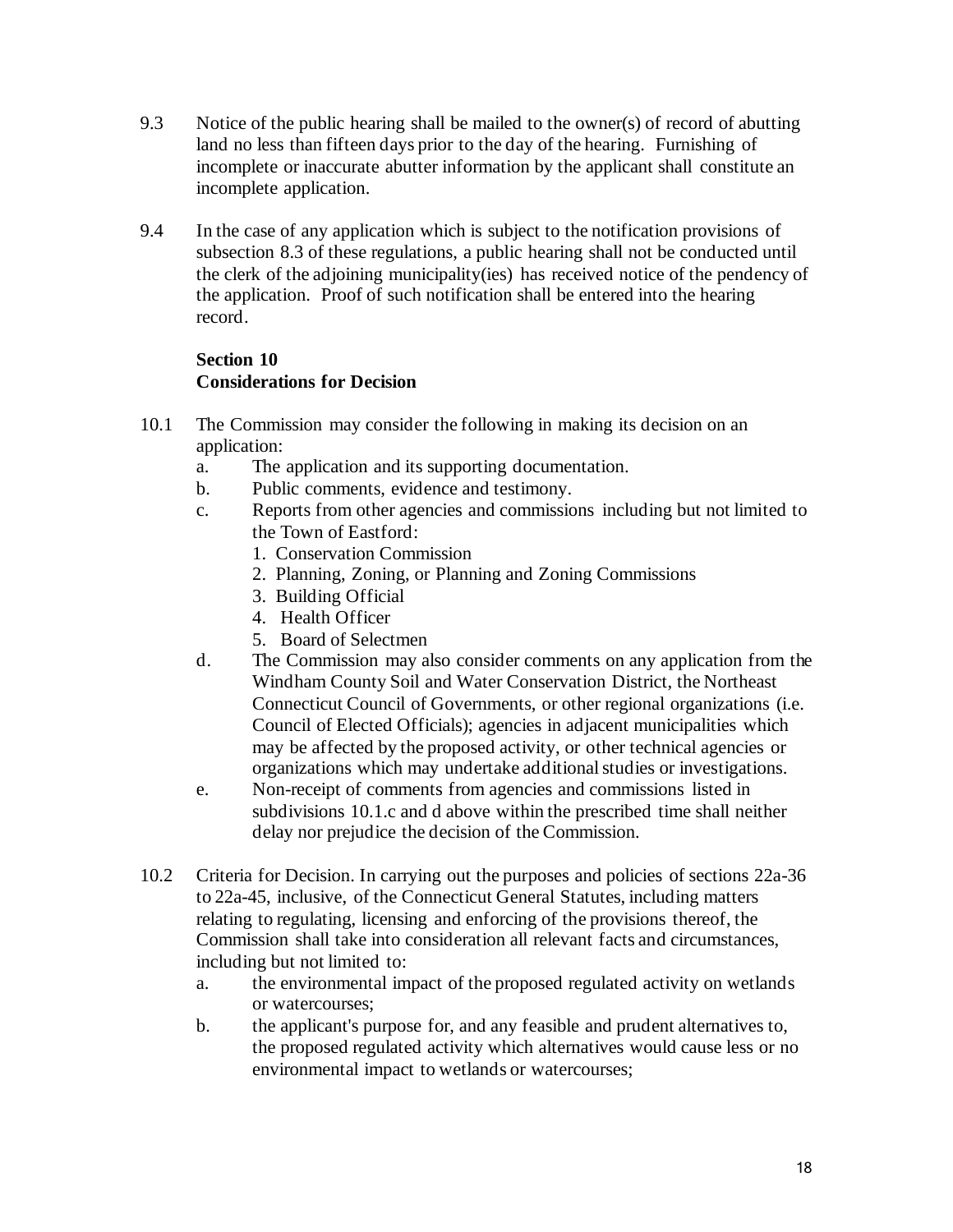- c. the relationship between the short term and long erm impacts of the proposed regulated activity on wetlands or watercourses and the maintenance and enhancement of long-term productivity of such wetlands or watercourses;
- d. irreversible and irretrievable loss of wetland or watercourse resources which would be caused by the proposed regulated activity, including the extent to which such activity would foreclose a future ability to protect, enhance or restore such resources, and any mitigation measures which may be considered as a condition of issuing a permit for such activity including, but not limited to, measures to (1) prevent or minimize pollution or other environmental damage, (2) maintain or enhance existing environmental quality, or (3) in the following order of priority: restore, enhance and create productive wetland or watercourse resources;
- e. the character and degree of injury to, or interference with, safety, health or the reasonable use of property which is caused or threatened by the proposed regulated activity; and
- f. impacts of the proposed regulated activity on wetlands or watercourses outside the area for which the activity is proposed and future activities associated with or reasonably related to, the proposed regulated activity which are made inevitable by the proposed regulated activity and which may have an impact on wetlands or watercourses.
- 10.3 In the case of an application which received a public hearing pursuant to a finding by the Commission that the proposed activity may have a significant impact on wetlands or watercourses, a permit shall not be issued unless the Commission finds on the basis of the record that a feasible and prudent alternative does not exist. In making this finding the Commission shall consider the facts and circumstances set forth in subsection 10.2 of this section. The finding and the reasons therefor shall be stated on the record in writing.
- 10.4 In the case of an application which is denied on the basis of a finding that there may be feasible and prudent alternatives to the proposed regulated activity which have less adverse impact on wetlands or watercourses, the Commission shall propose on the record in writing the types of alternatives which the applicant may investigate provided this subsection shall not be construed to shift the burden from the applicant to prove that he is entitled to the permit or to present alternatives to the proposed regulated activity.
- 10.5 In reaching its decision on any application after a public hearing, the Commission shall base its decision on the record of that hearing. Documentary evidence or other material not in the hearing record shall not be considered by the Commission in its decision. However, the commission is not precluded from seeking advice from its own experts on the information already in the record of the public hearing. A conclusion that a feasible and prudent alternative does not exist does not create a presumption that a permit should be issued. The applicant has the burden of demonstrating that his application is consistent with the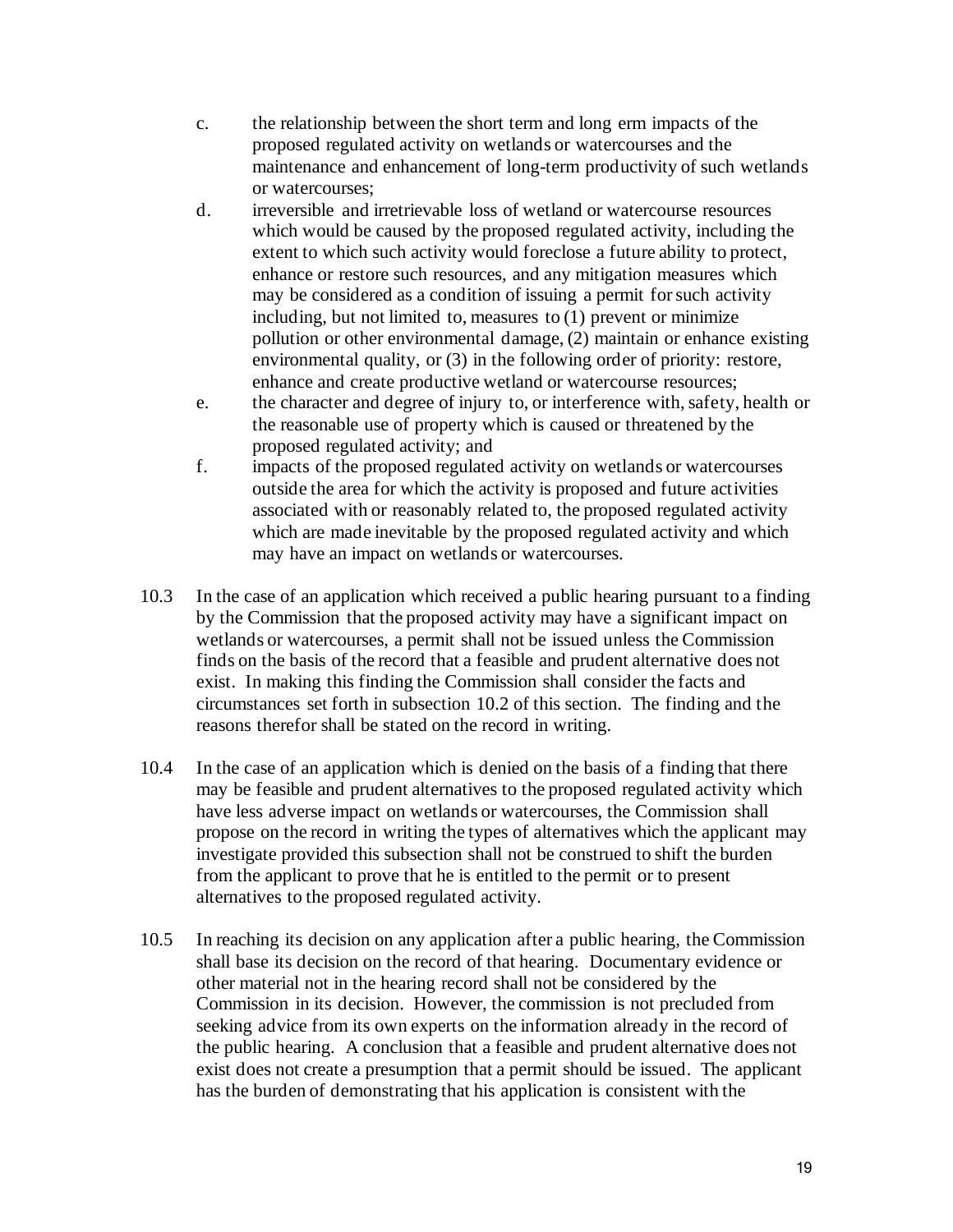purposes and policies of these regulations and sections 22a-36 to 22a-45, inclusive, of the Connecticut General Statutes.

### **Section 11 Decision Process and Permit**

- 11.1 The Commission, or its duly authorized agent acting pursuant to Section 12 of these regulations, may, in accordance with Section 10 of these regulations, grant the application as filed or grant it upon other terms, conditions, limitations or modifications of the regulated activity designed to carry out the purposes and policies of the Act, or deny the application. Such terms may include any reasonable measures which would mitigate the impacts of the regulated activity and which would (a) prevent or minimize pollution or other environmental damage, (b) maintain or enhance existing environmental quality, or (c) in the following order of priority: restore, enhance and create productive wetland or watercourse resources.
- 11.2 No later than sixty-five (65) days after receipt of an application, the Commission may hold a public hearing on such application. The hearing shall be completed within forty-five (45) days of its commencement. Action shall be taken on applications within thirty-five (35) days after completion of a public hearing. In the absence of a public hearing, action shall be taken on applications within sixtyfive (65) days from the date of receipt of the application. The applicant may consent to one or more extensions of the periods specified in this subsection for the holding of the hearing and for action on such application, provided the total extension of any such period shall not be for longer than the original period as specified in this subsection, or may withdraw such application. The failure of the Commission to act within any time period specified in this subsection, or any extension thereof, shall not be deemed to constitute approval of the application. An application deemed incomplete by the Commission shall be withdrawn by the applicant or denied by the Commission.
- 11.3 The Commission shall state upon its record the reasons and bases for its decision and, in the case of any public hearing, such decision shall be based fully on the record of such hearing and shall be in writing and shall, as applicable and in accordance with section 10 of these regulations, incorporate a statement relative to the consideration of feasible and prudent alternatives.
- 11.4 The Commission shall notify the applicant and any person entitled to such notice of its decision within fifteen (15) days of the date of the decision by certified mail, return receipt requested, and the Commission shall cause notice of its order in the issuance or denial of the permit, to be published in a newspaper having general circulation in the town wherein the inland wetland or watercourse lies. In any case in which such notice is not published within such fifteen day period, the applicant may provide for the publication of such notice within ten days thereafter.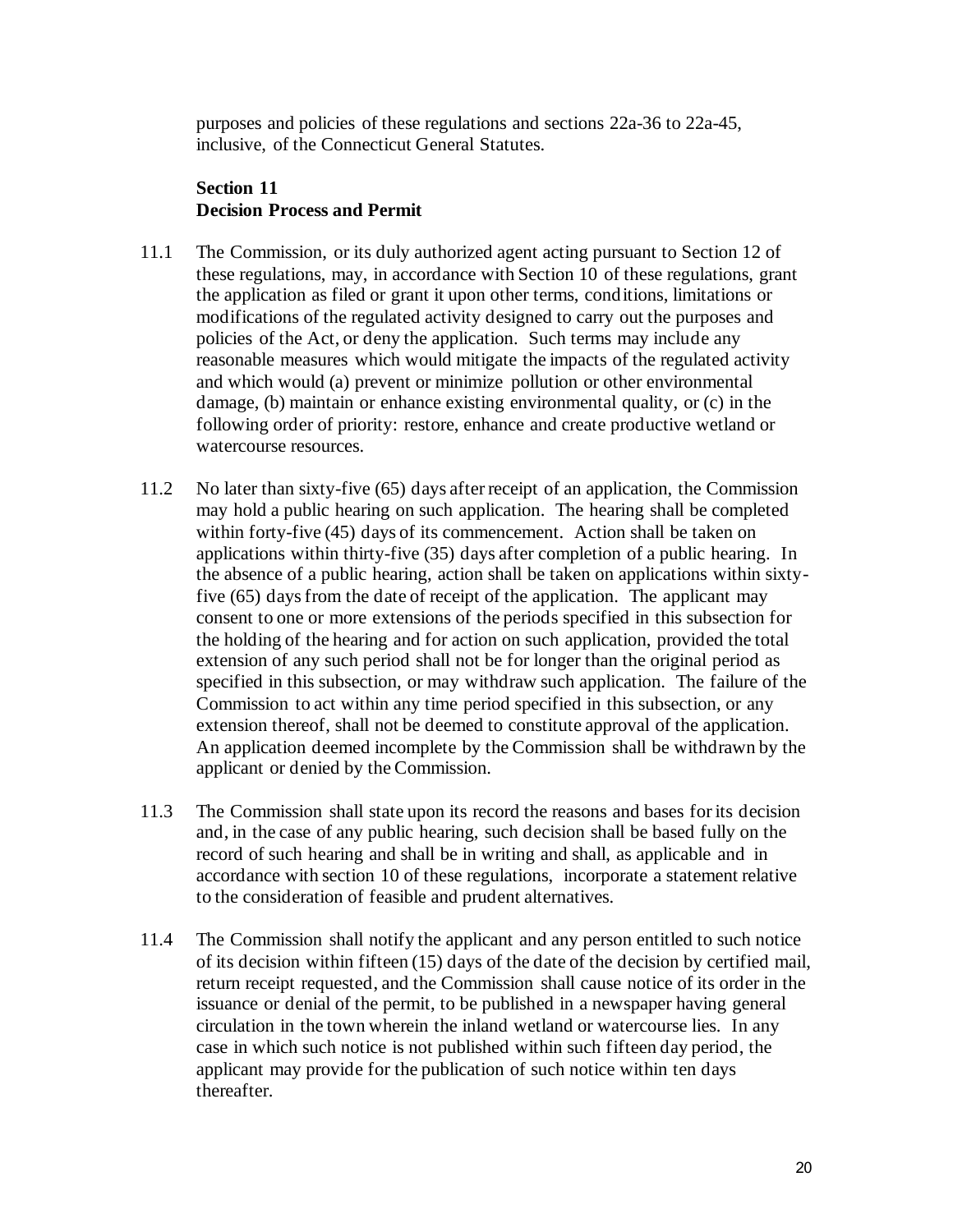- 11.5 If an activity authorized by an inland wetland permit also involves an activity which requires a zoning or subdivision approval, special zoning permit, or variance or special exception, under sections 8-3(g), 8-3c, or 8-26 of the Connecticut General Statues, the Commission shall file a copy of the decision and report on the application with the Town of Eastford Planning, Zoning, or Planning and Zoning Commission within fifteen days of the date of the decision thereon.
- 11.6 Any permit issued by the Commission for the development of land for which an approval is required under section 8-3, 8-25 or 8-26 of the Connecticut General Statutes shall be valid for five years provided the Commission may establish a specific time period within which any regulated activity shall be conducted. Any permit issued by the Commission for any other activity shall be valid for not less than two years and not more than five years.
- 11.7 No permit issued by the Commission shall be assigned or transferred without the written permission of the Commission.
- 11.8 If a bond or insurance is required in accordance with section 13 of these regulations, the Commission may withhold issuing the permit until such bond or insurance is provided.
- 11.9 General provisions in the issuance of all permits:
	- a. The Commission has relied in whole or in part on information provided by the applicant and if such information subsequently proves to be false, deceptive, incomplete or inaccurate, the permit may be modified, suspended or revoked.
	- b. All permits issued by the Commission are subject to and do not derogate any present or future rights or powers of the Commission or the Town of Eastford, and convey no rights in real estate or material nor any exclusive privileges, and are further subject to any and all public and private rights and to any federal, state, and municipal laws or regulations pertinent to the subject land or activity.
	- c. If the activity authorized by the Commission's permit also involves an activity which requires zoning or subdivision approval, special permit, variance or special exception under sections 8.3(g), 8-3c, or 8-26 of the Connecticut General Statutes, no work pursuant to the wetland permit may begin until such approval is obtained.
	- d. In constructing the authorized activities, the permittee shall implement such management practices consistent with the terms and conditions of the permit as needed to control storm water discharges and to prevent erosion and sedimentation and to otherwise prevent pollution of wetlands and watercourses.
	- e. Permits are not transferable without the prior written consent of the Commission.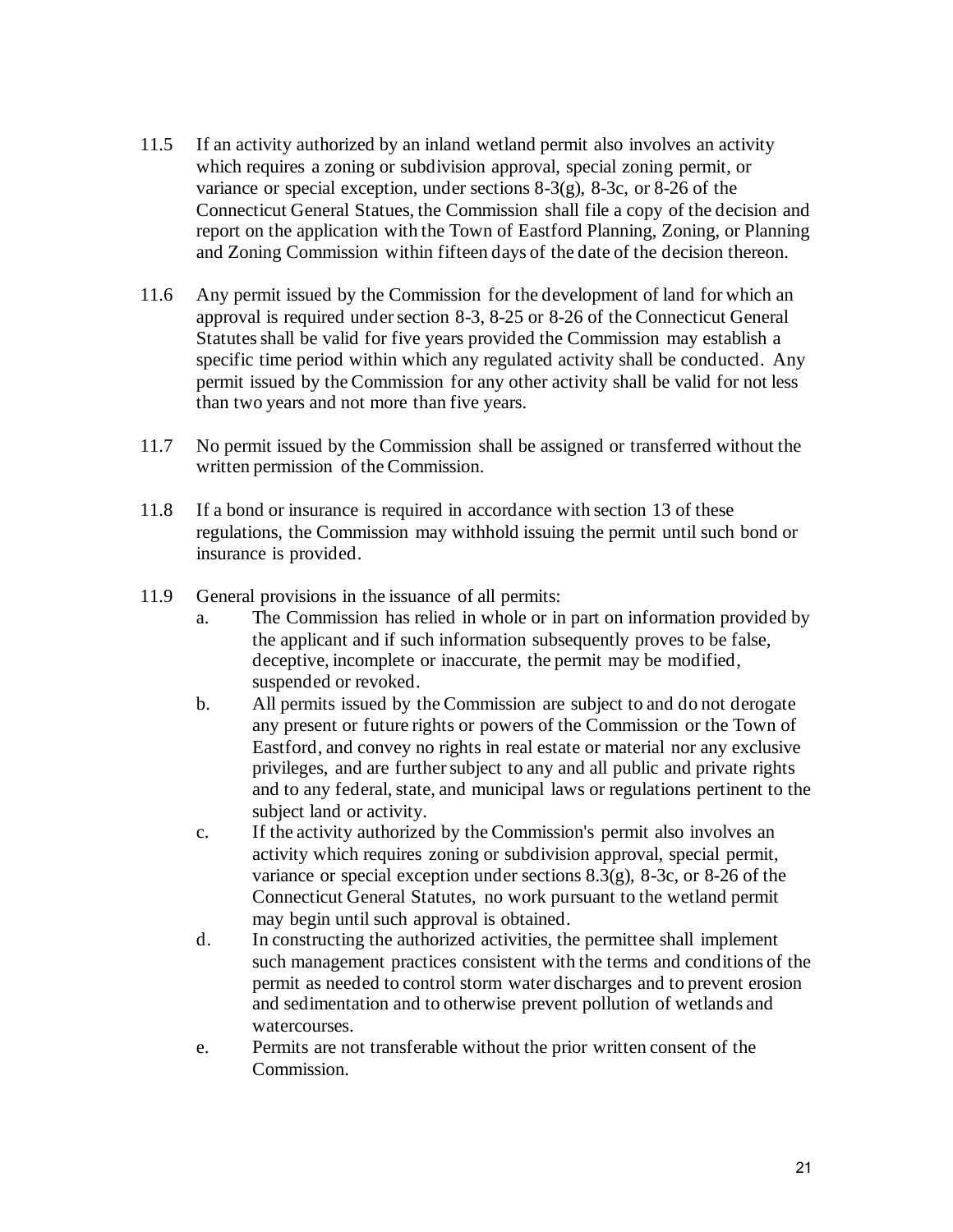f. The permittee shall inform the Commission no fewer than 7 days prior to the start of any clearing or construction in a regulated area as to the date of commencement of such activity.

# **Section 12 Action by Duly Authorized Agent**

- 12 .1 The Commission may delegate to its duly authorized agent the authority to approve or extend an activity that is not located in a wetland or watercourse when such agent finds that the conduct of such activity would result in no greater than a minimal impact on any wetlands or watercourses provided such agent has completed the comprehensive training program developed by the Commissioner of Environmental Protection pursuant to section 22a-39 of the Connecticut General Statutes. Requests for such approval shall be made on a form provided by the Commission and shall contain the information listed under Section 7.5 of these regulations and any other information the Commission may reasonably require. Notwithstanding the provisions for receipt and processing applications prescribed in Sections 8, 9 and 11 of these regulations, such agent may approve or extend such an activity at any time.
- 12.2 Any person receiving such approval from such agent shall, within ten days of the date of such approval, publish, at the applicant's expense, notice of the approval in a newspaper having a general circulation in the town wherein the activity is located or will have an effect. Any person may appeal such decision of such agent to the Commission within fifteen days after the publication date of the notice and the Commission shall consider such appeal at its next regularly scheduled meeting provided such meeting is no earlier than three business days after receipt by such Commission or its agent of such appeal. Any person may appear and be heard at the meeting held by the Commission to consider the subject appeal. The Commission shall, at its discretion, sustain, alter, or reject the decision of its agent or require an application for a permit in accordance with Section 7 of these regulations.

# **Section 13 Bond and Insurance**

- 13.1 Upon approval of the application and prior to issuance of a permit, the applicant may, at the discretion of the Commission, be required to file a bond with such surety in such amount and in a form approved by the Commission.
- 13.2 The bond or surety shall be conditioned on compliance with all provisions of these regulations and the terms, conditions and limitations established in the permit.
- 13.3 The applicant may be required to certify that he has public insurance against liability which may result from the proposed operation or use covering any and all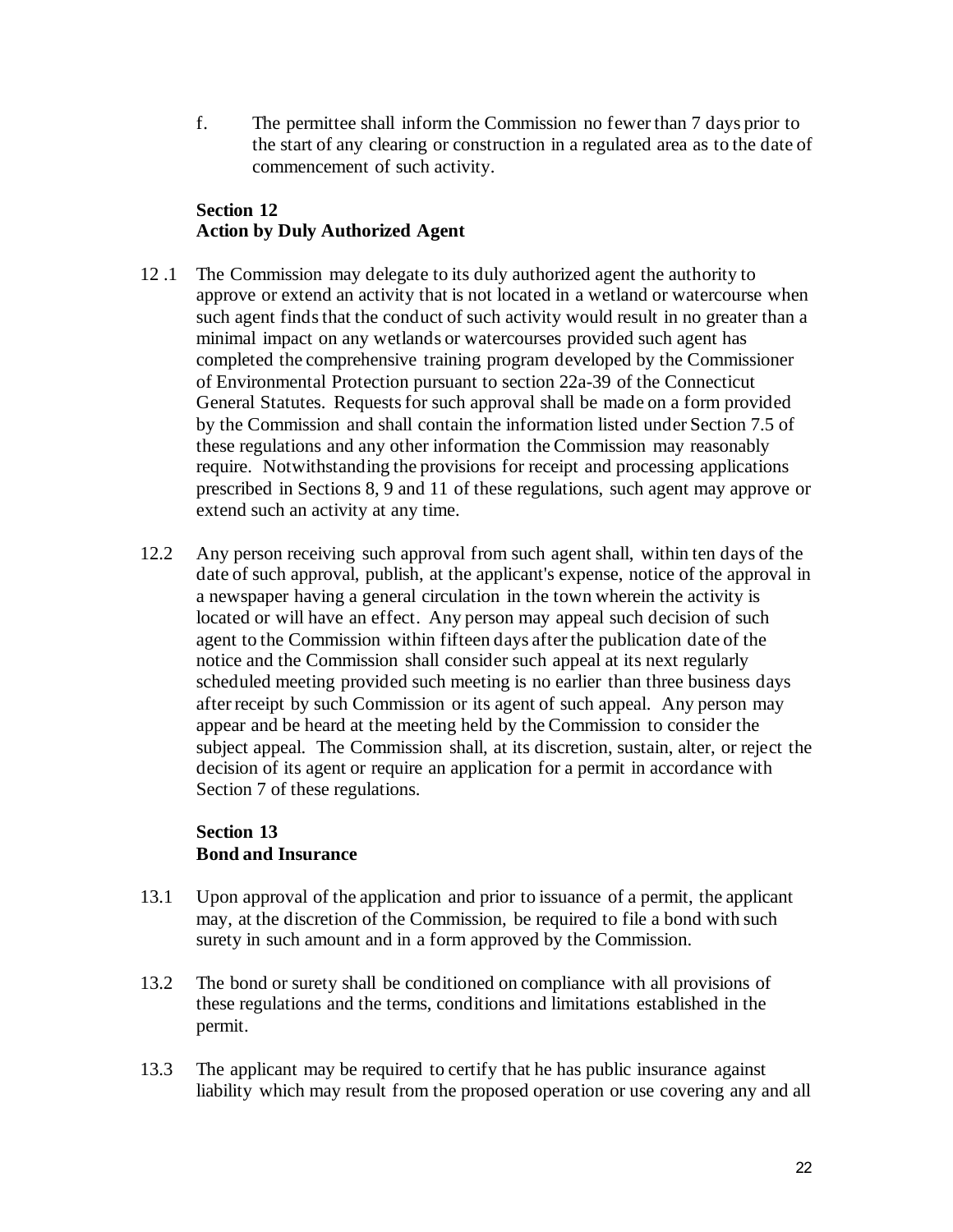damages which might occur within two(2) years of completion of such operations in an amount to be determined by the Commission commensurate with the projected operation.

### **Section 14 Enforcement**

- 14.1 The Commission may appoint an agent or agents to act in its behalf with the authority to inspect property, except a private residence, and issue notices of violation or cease and desist orders and carry out other actions or investigations necessary for the enforcement of these regulations. In carrying out the purposes of this section, the Commission or its duly authorized agent shall take into consideration the criteria for decision under section 10.2 of these regulations.
- 14.2 The Commission or its agent may make regular inspections, at reasonable hours, of all regulated activities for which permits have been issued under these regulations.
- 14.3 If the Commission or its designated agent finds that any person is conducting or maintaining any activity, facility or condition which is in violation of the Act or these regulations, the Commission or its duly authorized agent may:
	- a. Issue a written order by certified mail, return receipt requested, to such person conducting such activity or maintaining such facility or condition to immediately cease such activity or to correct such facility or condition. Within ten (10) calendar days of the issuance of such order the Commission shall hold a hearing to provide the person an opportunity to be heard and show cause why the order should not remain in effect. The Commission shall consider the facts presented at the hearing and within ten (10) days of the completion of the hearing notify the person by certified mail that the original order remains in effect, that a revised order is in effect, or that the order has been withdrawn. The Commission shall publish notice of its decision in a newspaper having general circulation in the municipality. The original order shall be effective upon issuance and shall remain in effect until the Commission affirms, revises or withdraws the order. The issuance of an order pursuant to this subsection shall not delay or bar an action pursuant to section 22a-44(b) of the Connecticut General Statutes, as amended.
	- b. Suspend or revoke a permit if it finds that the permittee has not complied with the terms, conditions or limitations set forth in the permit or has exceeded the scope of the work as set forth in the application including application plans. Prior to revoking or suspending any permit, the Commission shall issue notice to the permittee, personally or by certified mail, return receipt requested, setting forth the facts or conduct which warrants the intended action. The Commission shall hold a hearing to provide the permittee an opportunity to show that it is in compliance with its permit and any and all requirements for retention of the permit. The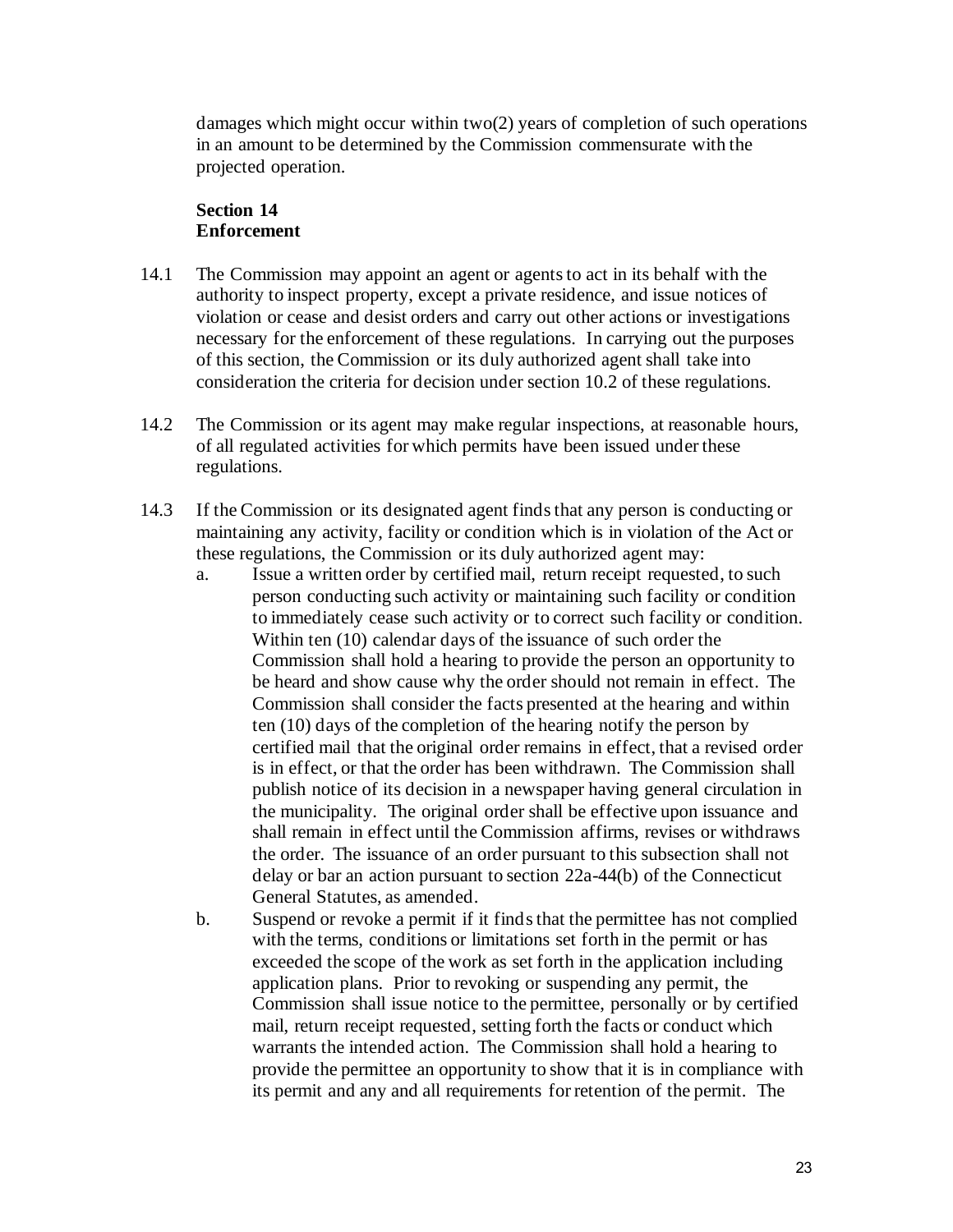permittee shall be notified of the Commission's decision to suspend, revoke, or maintain a permit by certified mail within fifteen (15) days of the date of its decision. The Commission shall publish notice of the suspension or revocation in a newspaper having general circulation in the municipality.

c. issue a notice of violation to such person conducting such activity or maintaining such facility or condition, stating the nature of the violation, the jurisdiction of the Commission, and prescribing the necessary action and steps to correct the violation including, without limitation, halting work in wetlands or watercourses. The Commission may request that the individual appear at the next regularly scheduled meeting of the Commission to discuss the unauthorized activity, and/or provide a written reply to the notice or file an application for the necessary permit. Failure to carry out the action(s) directed in a notice of violation may result in issuance of the order provided in subdivision 14.3.a or other enforcement proceedings as provided by law.

#### **Section 15 Amendments**

- 15.1 These regulations and the Inland Wetlands and Watercourses Map for the Town of Eastford may be amended, from time to time, by the Commission in accordance with changes in the Connecticut General Statutes or regulations of the Connecticut Department of Environmental Protection, or as new information regarding soils and inland wetlands and watercourses becomes available.
- 15.2 An application filed with the Commission which is in conformance with the applicable inland wetlands regulations as of the date of the receipt of such application shall not be required thereafter to comply with any change in inland wetland regulations, including changes to setbacks and buffers, taking effect on or after the date of such receipt and any appeal from the decision of such Commission with respect to such application shall not be dismissed by the Superior Court on the grounds that such a change has taken effect on or after the date of such receipt. The provisions of this section shall not be construed to apply (1) to the establishment, amendment or change of boundaries of inland wetlands or watercourses or (2) to any change in regulations necessary to make such regulations consistent with the provisions of the Act as of the date of such receipt.
- 15.3 These regulations and the Town of Eastford Inland Wetlands and Watercourses Map shall be amended in the manner specified in section 22a-42a of the Connecticut General Statutes, as amended. The Commission shall provide the Commissioner of Environmental Protection with a copy of any proposed regulations and notice of the public hearing to consider any proposed regulations or amendments thereto, except map amendments, at least thirty-five days before the public hearing on their adoption.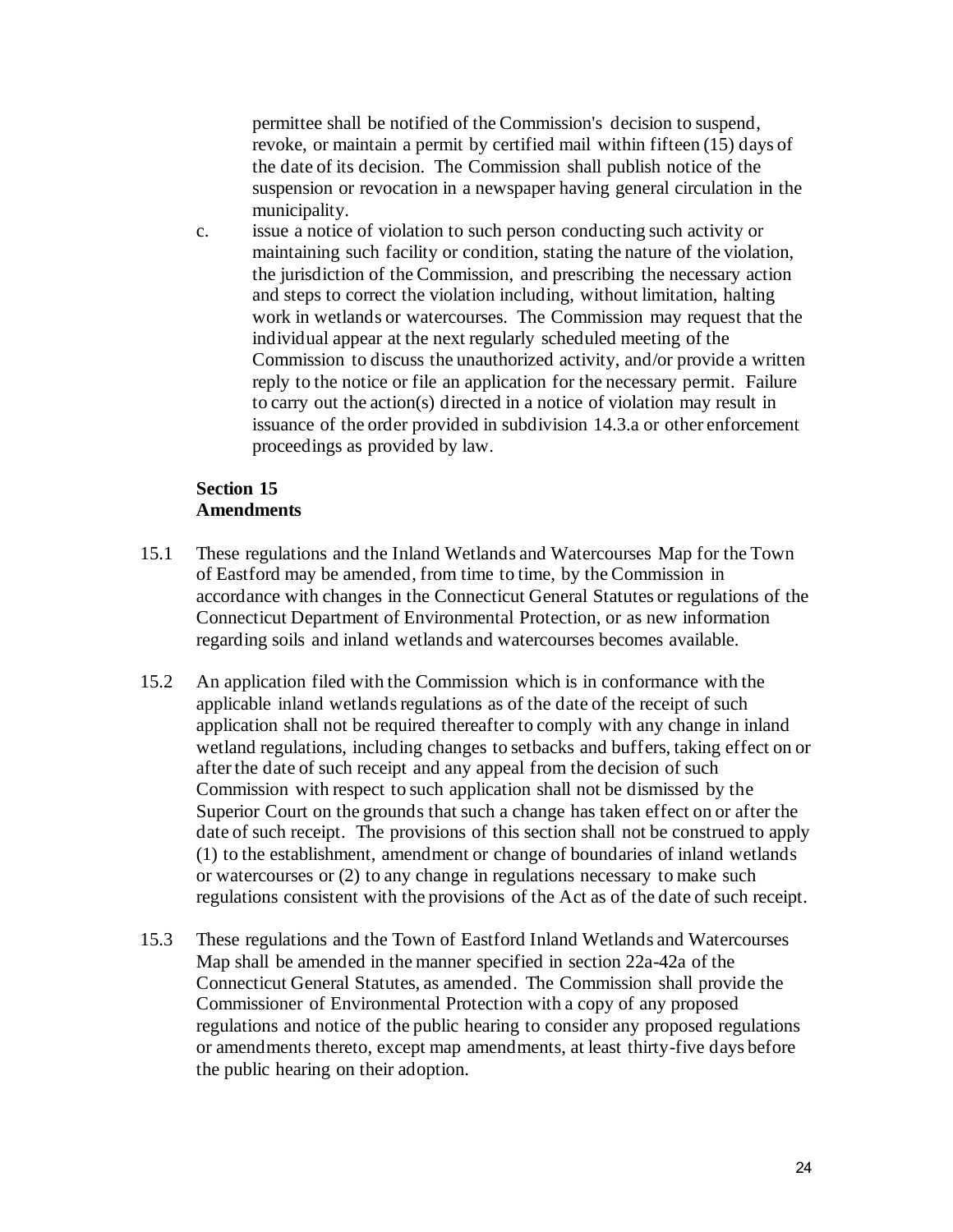- 15.4 Petitions requesting changes or amendments to the "Inland Wetlands and Watercourses Map, Eastford, Connecticut, shall contain at least the following information:
	- a. the petitioner's name, mailing address and telephone number;
	- b. the address, or location, of the land affected by the petition;
	- c. the petitioner's interest in the land affected by the petition
	- d. map(s) showing the geographic location of the land affected by the petition and the existing and the proposed wetland(s) and watercourse(s) boundaries on such land in accurate detail together with the documentation supporting such proposed boundary locations; and
	- e. the reasons for the requested action.
- 15.5 Any person who submits a petition to amend the Inland Wetlands and Watercourses Map, Eastford, Connecticut, shall bear the burden of proof for all requested map amendments. Such proof may include, but is not limited to, professional interpretation of aerial photography and remote sensing imagery, resource mapping, soils mapping, or other information acceptable to the Commission. If such person is the owner, developer or contract purchaser of the land which is the subject of the petition, or if such person is representing the interests of such an owner, developer or purchaser, in addition to the information required in subsection 15.4, the petition shall include:
	- a. the name, mailing address and telephone number of the owner(s) of such land and owner(s) agent or other representative;
	- b. the names and mailing addresses of the owners of abutting land;
	- c. documentation by a soil scientist of the distribution of wetland soils on said land. Such documentation shall at a minimum include the report of the soil scientist documenting the location of wetland soils on the land and a map of the said land indicating the flag locations set by the soil scientist and defining the boundaries of wetland soil types; and
	- d. map(s) showing any proposed development of the land in relation to existing and proposed wetland and watercourse boundaries.
- 15.6 Watercourses shall be delineated by a soil scientist, geologist, ecologist or other qualified individual.
- 15.7 A public hearing shall be held on petitions to amend the Inland Wetlands and Watercourses Map. Notice of the hearing shall be published in a newspaper having substantial circulation in the municipality at least twice at intervals of not less than two days, the first not more than fifteen days nor less than ten days, and the last not less than two days, before such hearing. A copy of such proposed boundary change shall be filed in the office of the town clerk for public inspection at least ten days before such hearing.
- 15.8 Within ninety (90) days after receipt of a petition for a change in the mapped boundaries of any wetland or watercourse, the Commission shall hold a public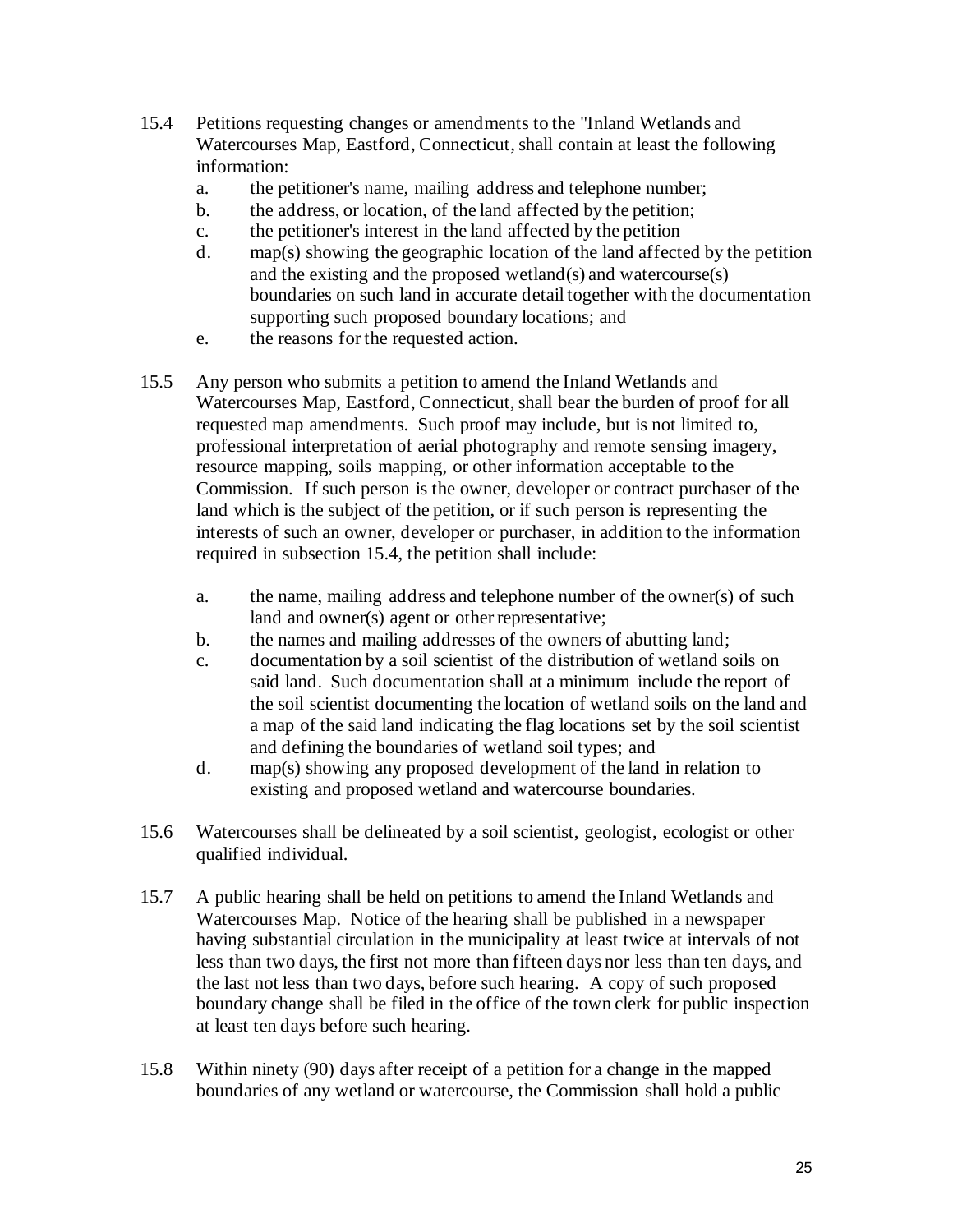hearing to consider the petition. The Commission shall act upon the changes requested in such petition within sixty (60) days after the close of the hearing. The petitioner may consent to one or more extensions of the periods specified in this subsection for the holding of the hearing and for action on such petition, provided the total extension of any such period shall not be for longer than the original period as specified in this subsection, or may withdraw such petition. The failure of the Commission to act within any time period specified in this subsection, or any extension thereof, shall not be deemed to constitute approval of the petition.

15.9 The Commission shall make its decision and state, in writing, the reasons why the change in the Inland Wetlands and Watercourses Map was made.

### **Section 16 Appeals**

- 16.1 Appeal on actions of the Commission shall be made in accordance with the provisions of section 22a-43 of the Connecticut General Statutes, as amended.
- 16.2 Notice of such appeal shall be served upon the Commission and the Commissioner of Environmental Protection.

# **Section 17 Conflict and Severance**

- 17.1 If there is a conflict among the provisions of these regulations, the provision which imposes the most stringent standards for the use of wetlands and watercourses shall govern. The invalidity of any word, clause, sentence, section, part, subsection, subdivision or provision of these regulations shall not affect the validity of any other part which can be given effect without such invalid part or parts.
- 17.2 If there is a conflict between the provisions of these regulations and the provisions of the Act, the provisions of the Act shall govern.

### **Section 18 Other Permits**

18.1 Nothing in these regulations shall obviate the requirements for the applicant to obtain any other assents, permits or licenses required by law or regulation by the Town of Eastford, the State of Connecticut or the Government of the United States including any approval required by the Connecticut Department of Environmental Protection and the U.S. Army Corps of Engineers. Obtaining such assents, permits or licenses is the sole responsibility of the applicant.

### **Section 19**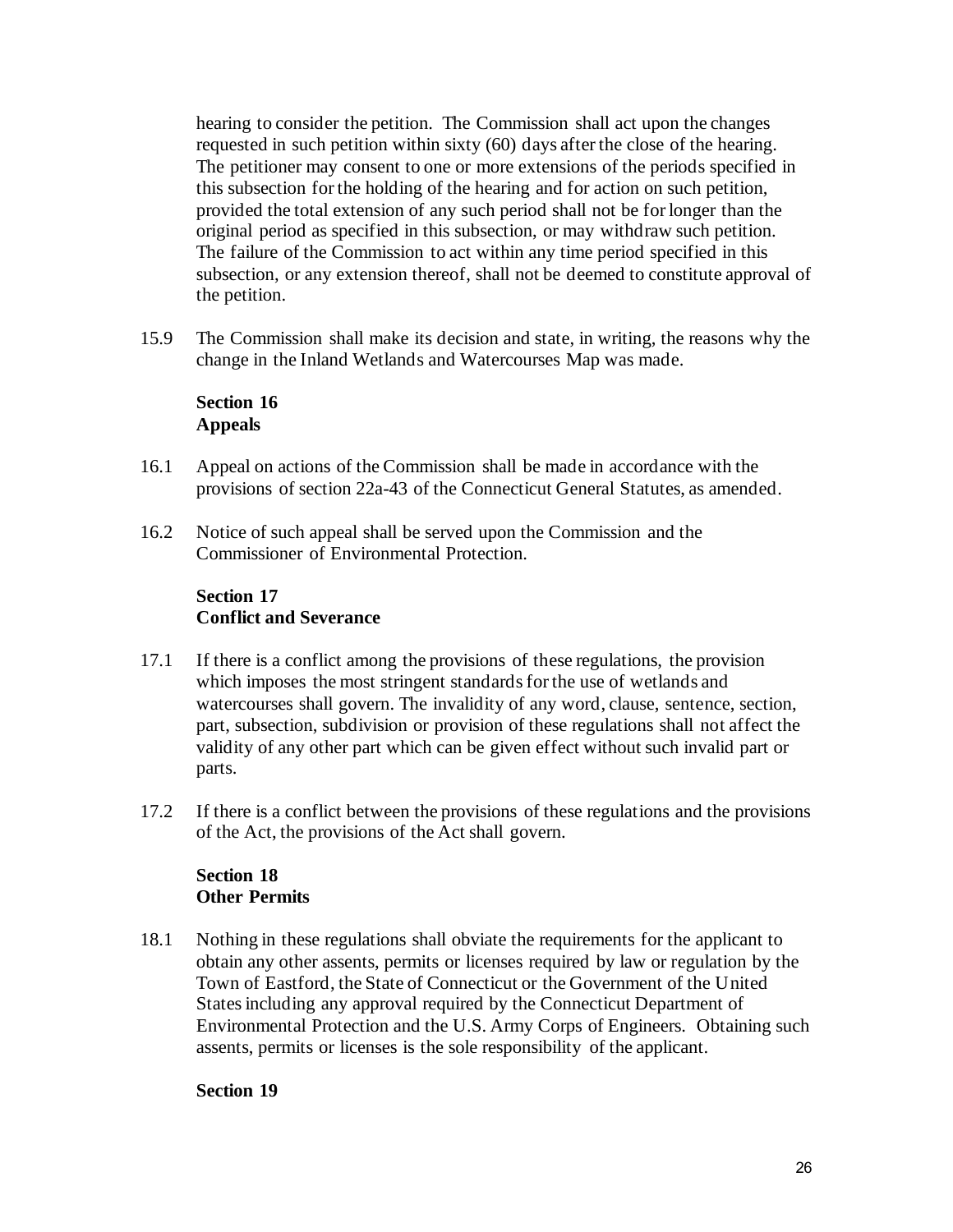#### **Application Fees**

- 19.1 Method of Payment. All fees required by these regulations shall be submitted to the Commission by check or money order payable to the Town of Eastford at the time the application is filed with the Commission.
- 19.2 No application shall be granted or approved by the Commission unless the correct application fee is paid in full or unless a waiver has been granted by the Commission pursuant to subsection 19.7 of these regulations.
- 19.3 The application fee is not refundable.
- 19.4 Definitions. As used in this section:

"Residential Uses" means activities carried out on property developed for permanent housing or being developed to be occupied by permanent housing.

"Commercial uses" means activities carried out on property developed for industry, commerce, trade, recreation, or business or being developed to be occupied for such purposes, for profit or nonprofit.

"Other uses" means activities other than residential uses or commercial uses.

- 19.5 Exemption. Boards, commissions, councils and departments of the Town of Eastford are exempt from all fee requirements.
- 19.6 Waiver. The applicant may petition the Commission to waive, reduce or allow delayed payment of the fee. Such petitions shall be in writing and shall state fully the facts and circumstances the Commission should consider in its determination under this subsection. The Commission may waive all or part of the application fee if the Commission determines that:
	- a. The activity applied for would clearly result in a substantial public benefit to the environment or to the public health and safety and the applicant would reasonably be deterred from initiating the activity solely or primarily as a result of the amount of the application fee, or
	- b. The amount of the application fee is clearly excessive in relation to the cost to the Town for reviewing and processing the application.

The Commission shall state upon its record the basis for all actions under this subsection.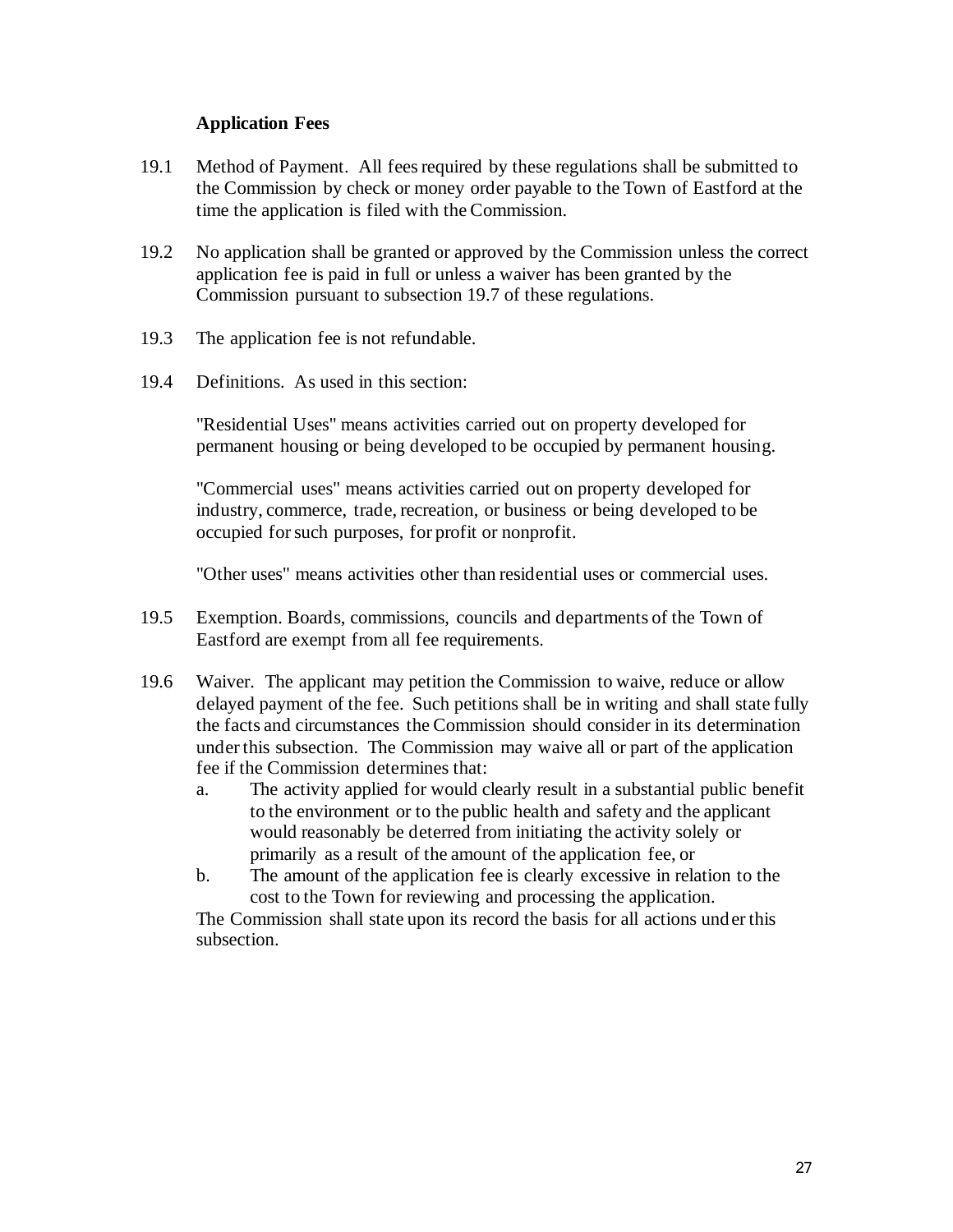### 19.7 Fee Schedule

#### **EASTFORD INLAND WETLANDS AND WATERCOURSES COMMISSION APPLICATION FEE SCHEDULE (FEE IS NONREFUNDABLE, PAYABLE UPON APPLICATION SUBMISSION)**

| <b>File Number:</b>                                        | Date:                      |          |
|------------------------------------------------------------|----------------------------|----------|
| <b>Applicant Name:</b>                                     | <b>Address of Activity</b> |          |
|                                                            |                            |          |
| <b>Application Fees:</b>                                   | Fee:                       | Fee Due: |
| (cumulative for each applicable category)                  |                            |          |
| State of Connecticut Fee (Required for all                 | \$10                       | \$10     |
| applications)                                              |                            |          |
| Permitted uses as of right (See Section 4.1 these          | No Charge                  |          |
| regulations)                                               |                            |          |
| Nonregulated Uses (See Section 4.1 these                   | No Charge                  |          |
| regulations)                                               |                            |          |
| Regulated Uses (See Section 6 these regulations)           |                            |          |
| Activity related to single family residential<br>$\bullet$ | \$100 plus fee from        |          |
| <b>Uses</b>                                                | schedule A                 |          |
| Activity related to multi-family or                        | \$200 plus \$25 per unit   |          |
| Condominiums, residential uses                             | in excess of 2 plus fee    |          |
|                                                            | from schedule A            |          |
| Activity related to all commercialuses                     | \$200 plus fee from        |          |
|                                                            | schedule A                 |          |
| Activity related to all other uses                         | \$100 plus fee from        |          |
|                                                            | Schedule A                 |          |
| Activity related to subdivision                            | $$200$ plus $$50$ per lot  |          |
|                                                            | containing proposed        |          |
|                                                            | regulated activity plus    |          |
|                                                            | fee from Schedule A        |          |

| <b>SCHEDULE A:</b>                              |                             |  |
|-------------------------------------------------|-----------------------------|--|
| Area of activity within wetland or watercourse  |                             |  |
| rounded up to nearest $1000$ square feet (s.f.) |                             |  |
| $*$ 2000 s. f. or less                          | \$20 per 1000 s. f.         |  |
| $*$ 2001 s. f. to 50,000 s.f.                   | \$50 plus \$10/1000 s.f.    |  |
| $* 50,001$ or over s.f.                         | $$600$ plus $$5/1000$ s. f. |  |
| Public Hearing Required                         | \$250                       |  |
| Activity Initiated prior to obtaining permit    | \$100                       |  |
| Amendment to or renewal of existing permit      | \$100                       |  |

| Total Fee Required: |  |
|---------------------|--|
| Fee Paid:           |  |
| <b>Amount Due:</b>  |  |